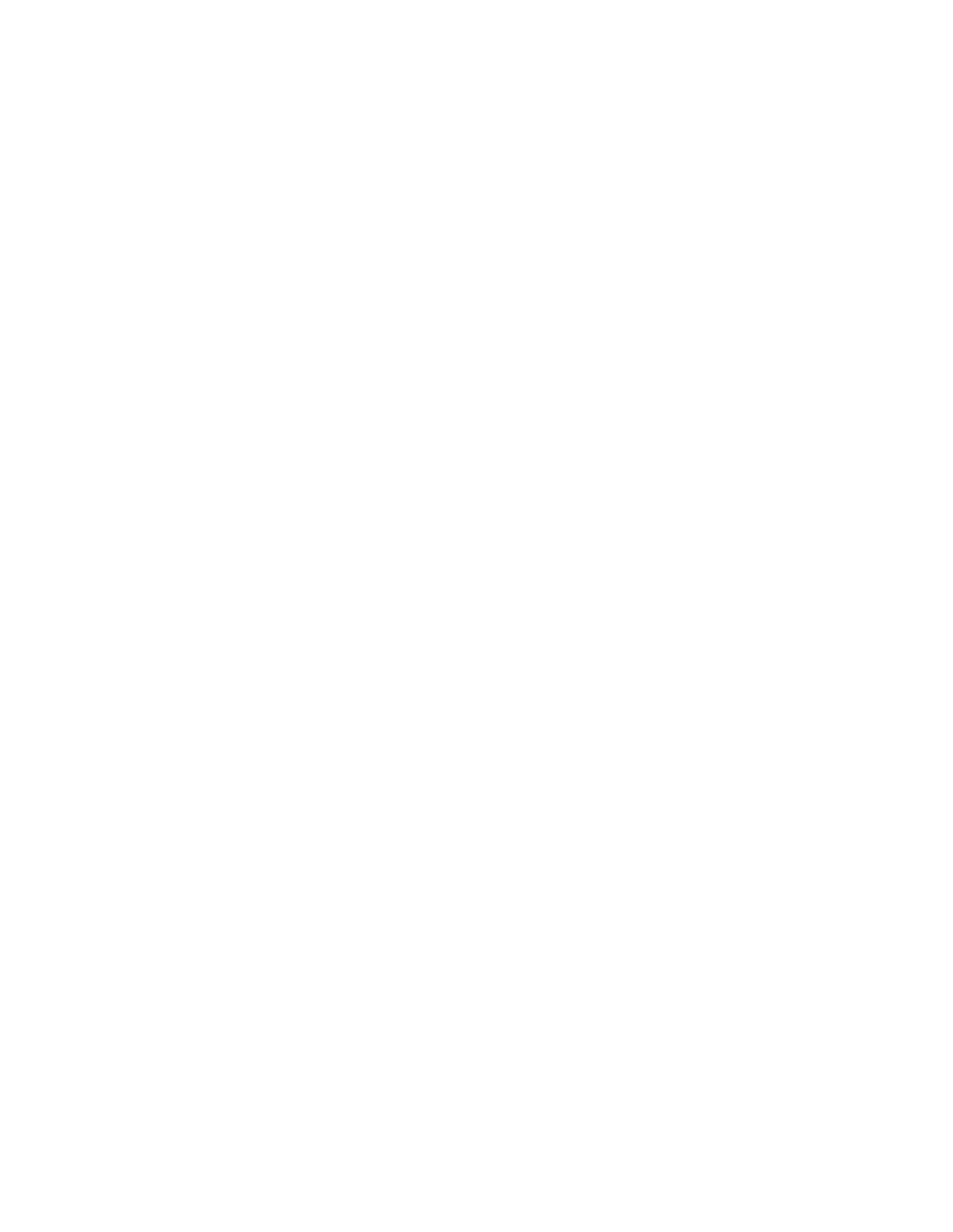## **Contents**

| 2 <sup>1</sup>          | welcome                                     |
|-------------------------|---------------------------------------------|
| $\overline{3}$          | Your 2020-2021 Leadership Team              |
| $\overline{\mathbf{4}}$ | Membership and Marketing Awards             |
| 6                       | Member Education Awards                     |
| 14                      | Club Awards                                 |
| 17                      | District Awards                             |
| 18                      | Distinguished Clubs                         |
| 19                      | Kaizen & District Director's Quality Awards |
| 20                      | Distinguished Areas & Divisions             |
| 21                      | Special Recognition Awards                  |
| 22                      | Thanks To                                   |
| 23                      | Congratulatory Messages                     |
| 25                      | District 25 Clubs 2020-2021                 |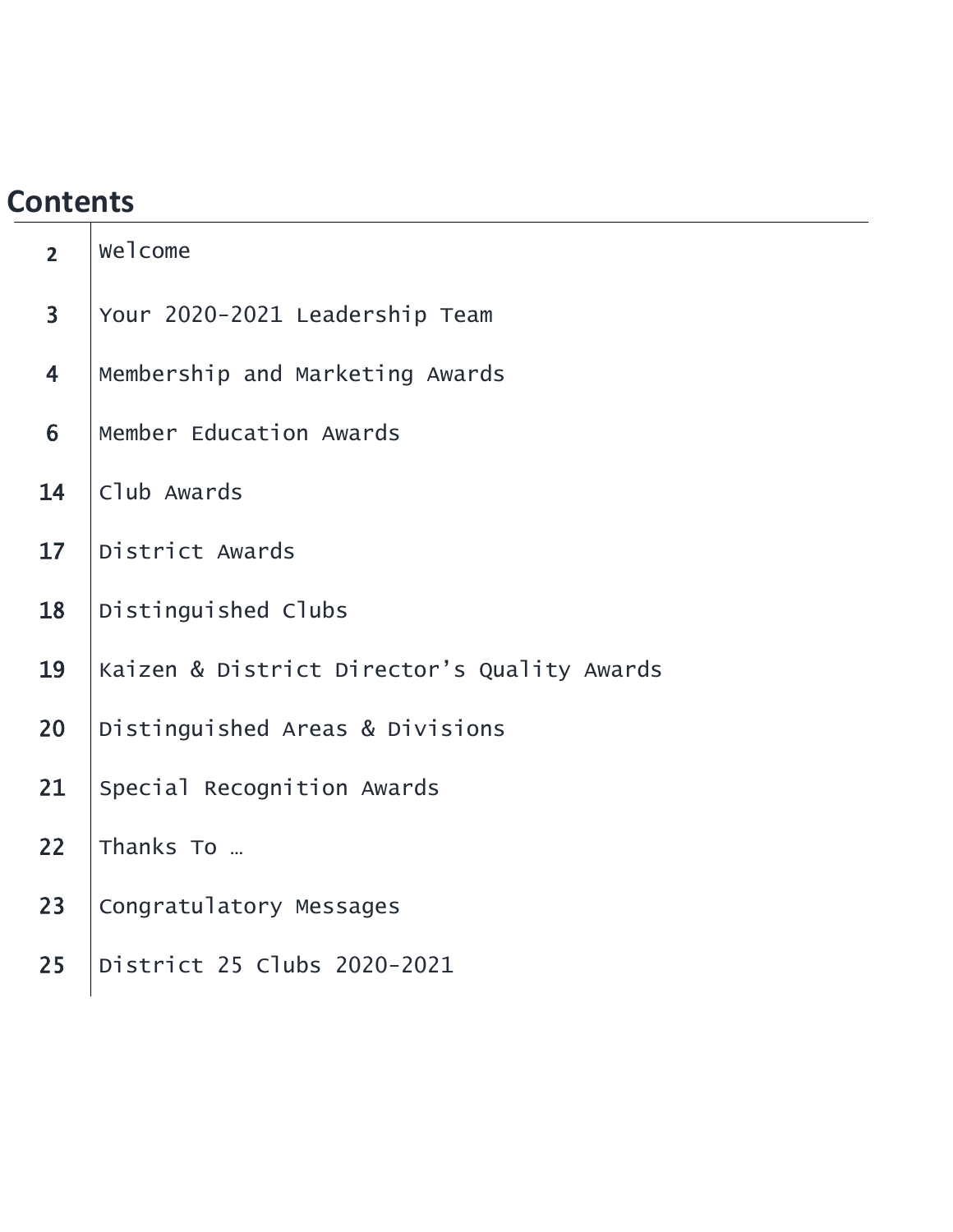### **WELCOME**

**Welcome to the District 25 Annual Awards Banquet.** Tonight, we celebrate the hard work from Running Your Marathon by Crossing the Finish Line together.

This has been an unprecedented year, where we bore witness to the heart and soul of District 25 – its members! It didn't matter if you were exhausted from Running Your Marathon or if you were sprinting uphill on some of the miles; you met every challenge thrown in your path. You would not let the obstacles the world presented deter you from achieving your ultimate goals.

I am extremely proud of you! There are not enough adjectives in the dictionary to adequately describe how humbling and emotional this year has been for me as a servant leader of the district. I have enjoyed every minute of it. I am honored to have been given the opportunity to lead a group of people that I admire so much.

Please take the opportunity to thank each of your club members for their contribution this year. Remember to cheer just as loudly for every club's success as you would your own; together we are one district. This past year's race may be over, but we have a lot of celebrating to do before we move on to the next one.

Congratulations on Running Your Marathon. I look forward to cheering loudly for you as we Cross the Finish Line together!

Chris Raneri District Director, 2020-2021 Running Your Marathon

Integrity! The Toastmasters value that ensured we all crossed the finish line together!

In a year of Running our Marathon, this story of Integrity epitomizes our Toastmaster race this year. Two runners, Abel Mutai and Ivan Fernandez, were running the Burlada Cross Country race, when Abel became disoriented and stopped, thinking he had finished the race. Ivan was behind him and realized what had happened and pushed Abel to victory shouting, "Run!" Rather than pass the disoriented front-runner, Ivan pushed Able towards the finish line enabling him to win the race. Why did he do that when the race could have been his? Integrity!

You have all shown relentless integrity this year, supporting and boosting one another, ensuring that we all crossed the finish line together.

Who pushed you to the victory we celebrate tonight?

We are here to celebrate the winners and those that enabled the winners to cross the finish line.

Are you ready?

Join us in "Celebrating at the Finish Line"!" Joyce Trimble and Donna Young

Chris Raneri District Director 2020-2021



Joyce Trimble Awards Banquet



Donna Young Awards Banquet Co-Chair

Co-Chair

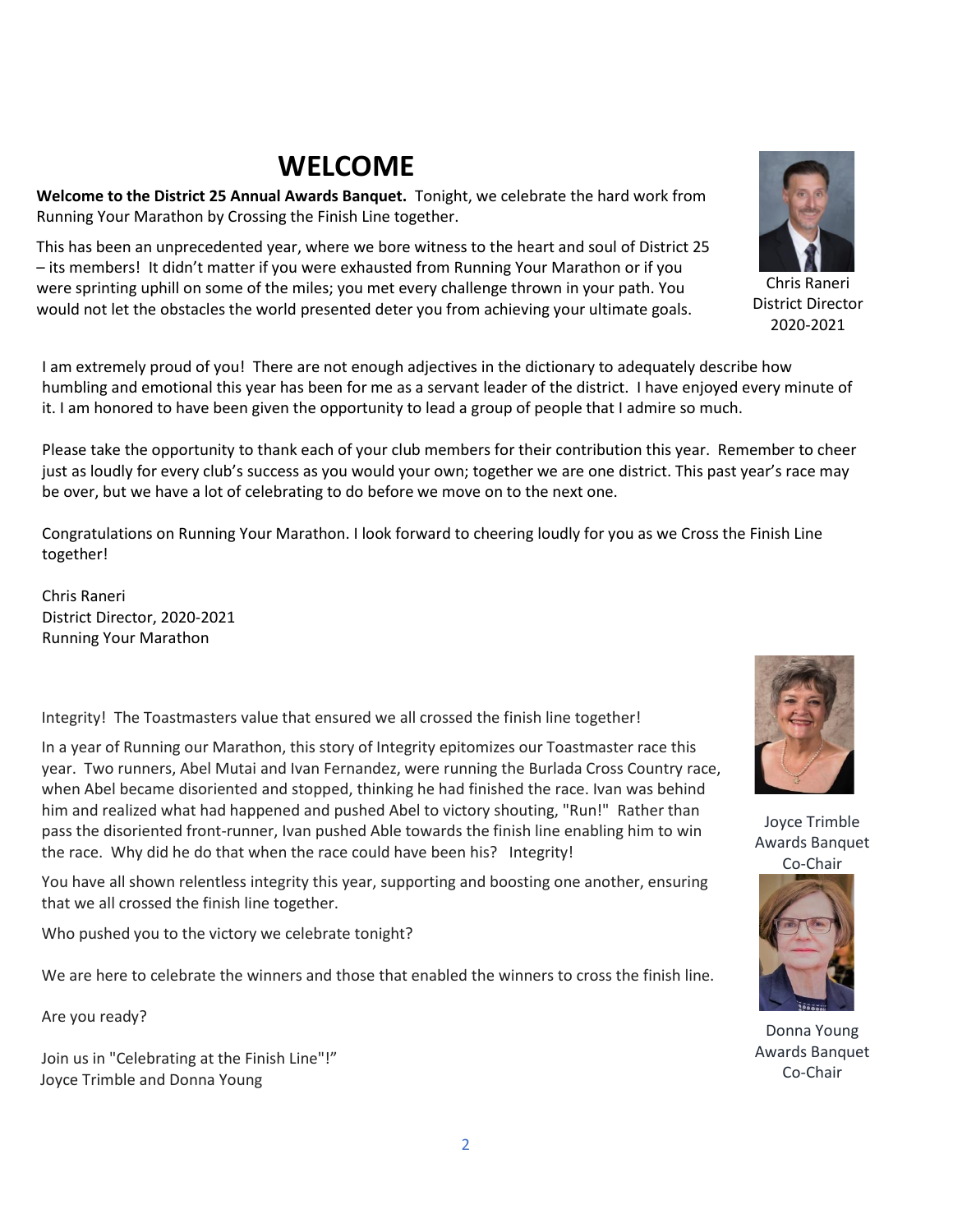### **2020-2021 Leadership Team**





**District Director Program Quality Director Club Growth Director** 



**Chris Raneri Chris Raneri Chris Raneri Chris Raneri Marcheta Gardner** 



Public Relations Manager





 **Jesse Ford Emily Murray Changer Sean Graf Sean State Sean State Sean State Sean State Sean State Sean State Sean State State State State State State State State State State State State State State State State State State** 



 **Lola Stone Joyce Trimble Barbara Mills Larry Core**





Division A Director Division B Director Division C Director Division D Director









 **Suzanne Sweeney Maribeth Fontabla Alex Conrad** Division E Director Division F Director Division G Director





3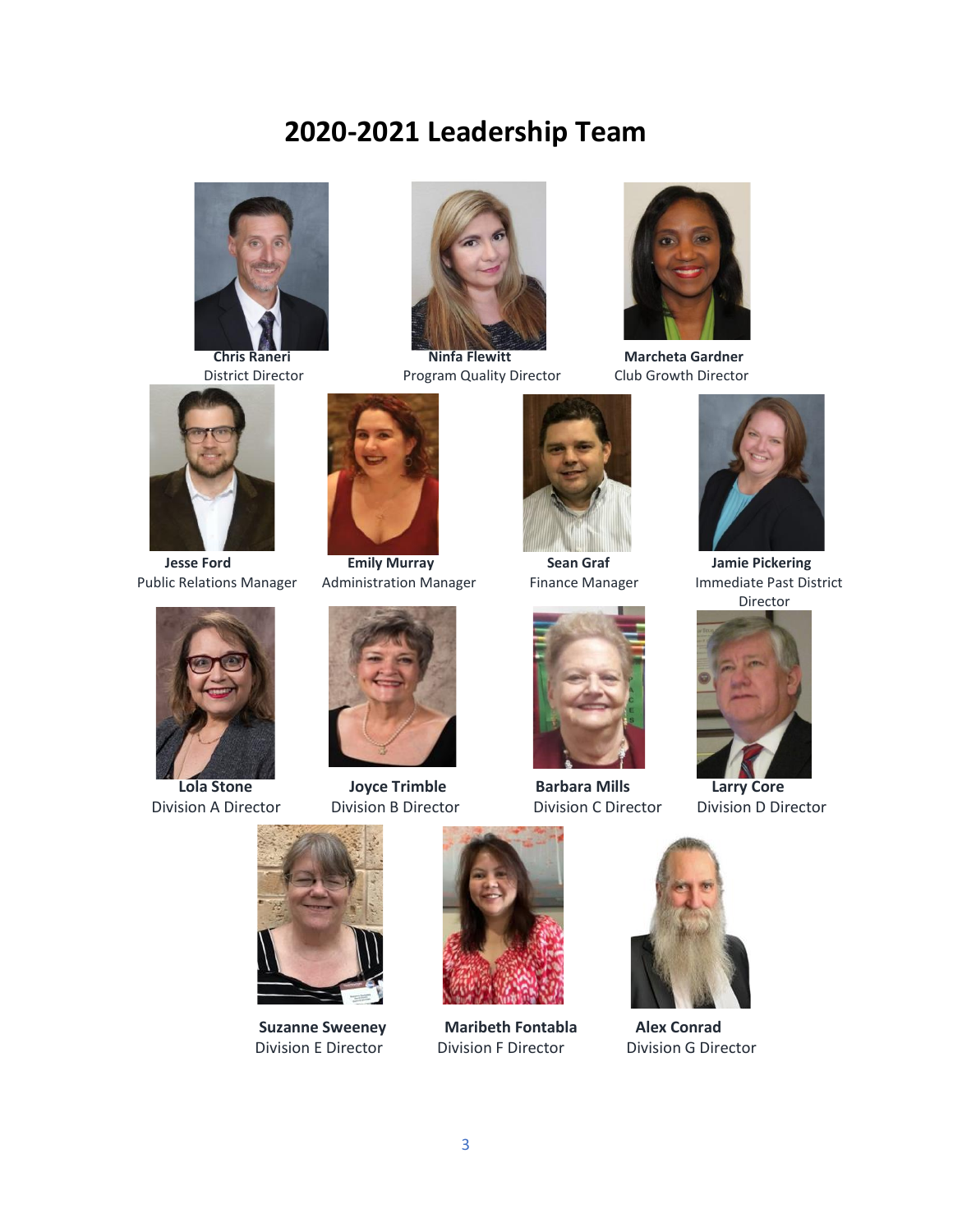### **Membership and Marketing Awards**

#### **Smedley Award**

Clubs that add 5 or more new, dual or reinstated members between August 1 and September 30 receive the Smedley Award and a ribbon from Toastmasters International.

| <b>Club Name</b> | <b>Members Added</b> | <b>Club Name</b>     | <b>Members Added</b> |
|------------------|----------------------|----------------------|----------------------|
|                  |                      | No winners this year |                      |

#### **Talk Up Toastmasters Award**

Clubs that add 5 or more new, dual or reinstated members between February 1 and March 30 received the Talk Up Toastmasters Award and a ribbon from Toastmasters International.

| <b>Club Name</b> | <b>Members Added</b> | Club Name            | <b>Members Added</b> |
|------------------|----------------------|----------------------|----------------------|
|                  |                      | No winners this year |                      |

#### **Beat the Clock Award – Not Final**

Clubs that add 5 or more new, dual or reinstated members between May 1 and June 30 received the Beat the Clock Award and a ribbon from Toastmasters International.

| <b>Club Name</b>              | <b>Members Added</b> | <b>Club Name</b>          | <b>Members Added</b> |
|-------------------------------|----------------------|---------------------------|----------------------|
| <b>BNSF Toastmasters</b>      |                      | Mr. Cooper Inspires       | 6                    |
| Colleyville                   |                      | Out On The Town           | 6                    |
| <b>Fear-Less Toastmasters</b> | 5                    | <b>Smiling Stars</b>      | 5                    |
| <b>Irving Toastmasters</b>    | 8                    | Top Flight                | 5                    |
| Las Colinas Professionals     | 6                    | Top of Texas Toastmasters | 10                   |
| <b>MLCC Toastmasters</b>      |                      |                           |                      |

#### **Club Sponsor**

Members who support the mission of the district by extending the benefits of the Toastmasters program and sponsoring the formation of a new Toastmasters Club may receive credit towards the Distinguished Toastmaster and a successful club sponsor certificate from Toastmasters International.

| <b>Sponsor</b>         | <b>New Club</b>                   | <b>Sponsor</b>   | <b>New Club</b>                |
|------------------------|-----------------------------------|------------------|--------------------------------|
| Ellis Cobo             | <b>Caliber's Category Killers</b> | Dinesh Sharma    | <b>NST</b>                     |
| <b>Mohammed Naveed</b> | <b>Caliber's Category Killers</b> | Sushil Chaudhary | <b>NST</b>                     |
| Andra Beatty           | City of Denton Employees          | Phillip A Silas  | <b>Westlake Smooth Talkers</b> |
| Dawn M. Pitts          | City of Denton Employees          | Vamsi Chintha    | <b>Westlake Smooth Talkers</b> |
| Brandon T. Jones       | Lewisville Area                   | Cristina Garrido | Young Democrats of Denton      |
| Jaide Brown Flynn      | Lewisville Area                   | Steven Leach     | Young Democrats of Denton      |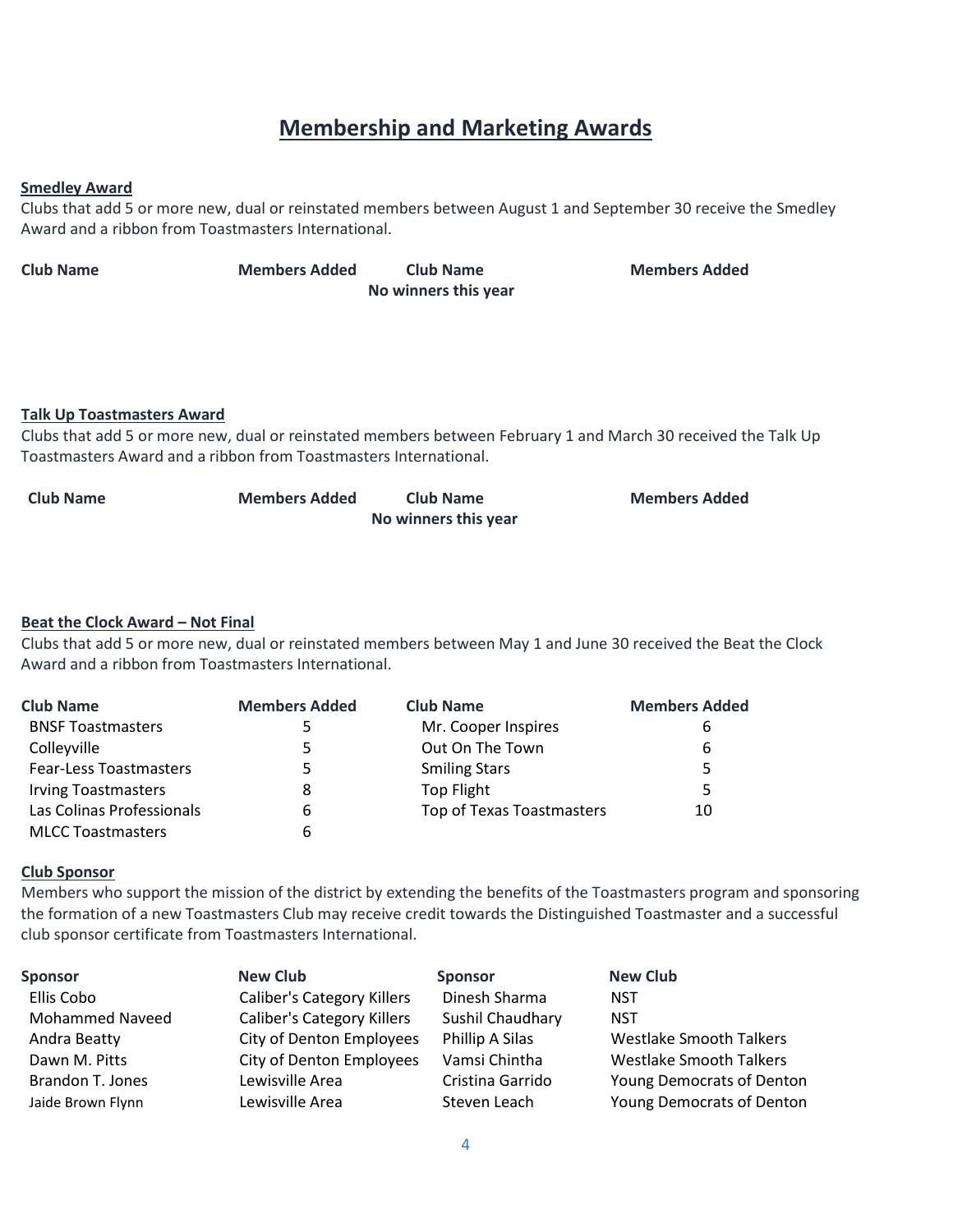### **Membership and Marketing Awards**

#### **Club Mentor**

Members assigned by the District Director to serve six months as a club mentor for a newly chartered club may receive credit towards their Distinguished Toastmaster and a successful club mentor award certificate from Toastmasters International.

| <b>Mentor</b>     | New Club          | <b>Mentor</b>    | <b>New Club</b> |
|-------------------|-------------------|------------------|-----------------|
| Charles P. Bowles | Link Toastmasters | Emily T. Murray  | Safran Se       |
| Greg Pick         | Link Toastmasters | Joyce V. Trimble | Safran Se       |
| Curante Daniel    | <b>NICT</b>       | Manaha L.Cailan  | Toactmac        |

Link Toastmasters **Emily T. Murray** Safran Serve Denton Link Toastmasters The Solution Corresponding University Contract Contract Contract Contract Denton Suresh Basyal **NST** Marsha L Sailer Toastmasters Gartner Irving

#### **Club Coach**

Members appointed to serve as a club coach and are successful in achieving Distinguished or better receive credit towards their Distinguished Toastmaster and a successful club coach award certificate from Toastmasters International.

| <b>Club Coach</b>    | <b>Club Name</b>             | <b>Year End Result</b>    |
|----------------------|------------------------------|---------------------------|
| Thronn Hicks         | Leaders-Speakers of Tomorrow | President's Distinguished |
| Dennis M. Regan      | San Angelo Toastmasters      | President's Distinguished |
| <b>Gary Miller</b>   | Top Notch Toastmasters - TNT | Distinguished             |
| Lynn Harth Baldwin   | Top Notch Toastmasters - TNT | Distinguished             |
| Charles (Les) Condit | Top of Texas Toastmasters    | Select Distinguished      |
| Jennifer Dodd        | Top of Texas Toastmasters    | Select Distinguished      |

#### **Five Star Club**

In order to receive the Five Star award, a club must submit semi-annual renewals on time during September and March, add 4 members, add 4 more members, and end the year with a base membership of 20 or net gain of 5.

| Afterburners                    | <b>Fear-Less Toastmasters</b>    | <b>Microsoft Toasters 365</b> | Southlake                           |
|---------------------------------|----------------------------------|-------------------------------|-------------------------------------|
| <b>Arlington Nooners</b>        | <b>Flower Mound Toastmasters</b> | <b>MLCC Toastmasters</b>      | Top of Texas Toastmasters           |
| <b>Barrels and Banter</b>       | <i>Irving</i>                    | Mr. Cooper Speaks             | <b>Westlake Smooth Talkers</b>      |
| <b>BNSF</b>                     | <b>Keller Communicators</b>      | Nissan                        | Wichita Falls Club 305              |
| <b>Burleson</b>                 | Lakeside                         | <b>Plus-Two Toastmasters</b>  | <b>World Renowned Grand Prairie</b> |
| Colleyville                     | Las Colinas Professionals        | Progressive Leaders           | <b>XPO Logistics</b>                |
| <b>Connection Communicators</b> | Leaders-Speakers of Tomorrow     | Roanoke Texas                 |                                     |
| <b>Crefmasters</b>              | Longhorn                         | San Angelo Toastmasters       |                                     |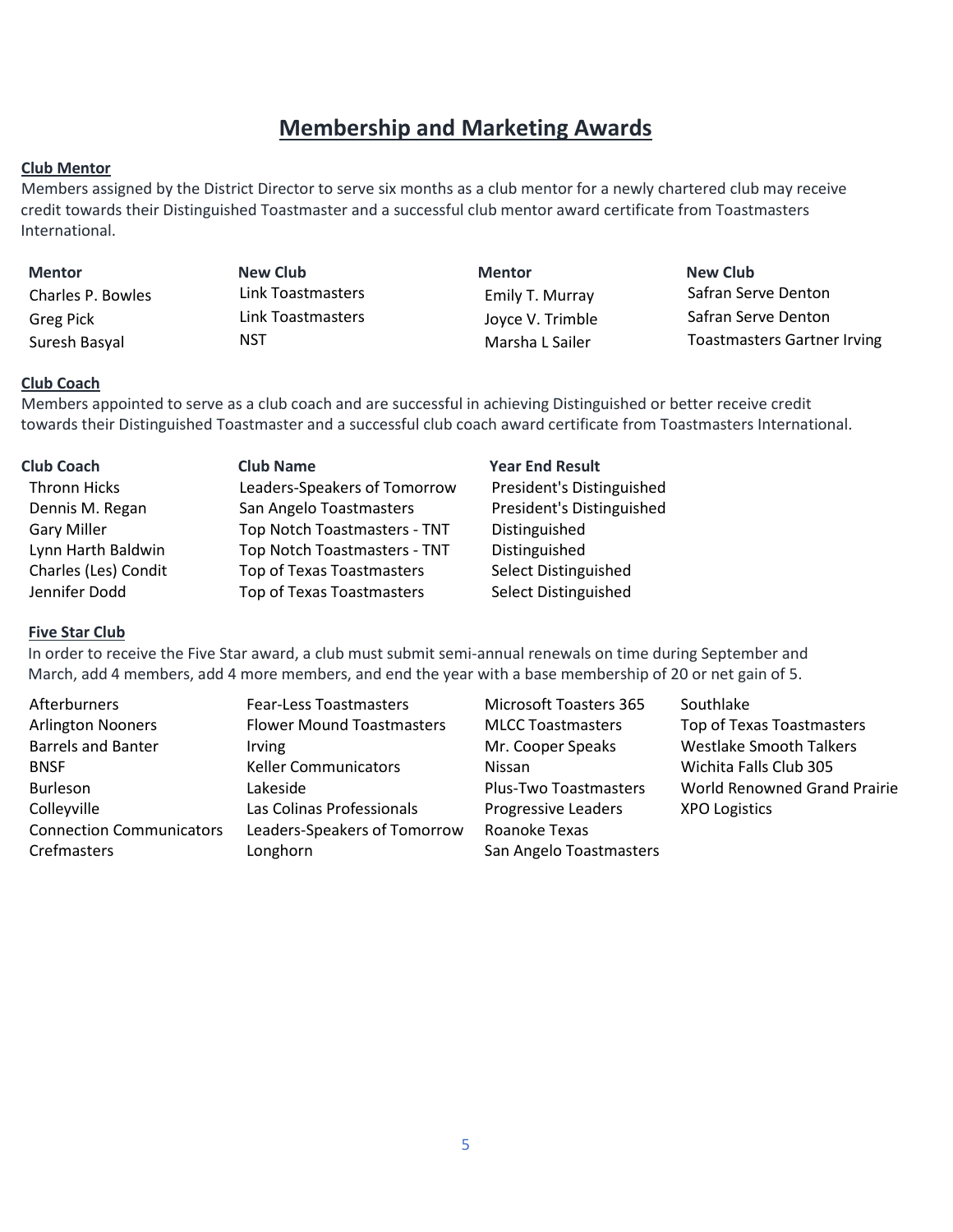### **Membership and Marketing Awards**

#### **Members Sponsoring Three or More Members**

Bharvi Bhuta **Eunice Francis Eunice Francis** Joyce Trimble **Mona Kurtz** Charles (Les) Condit Gary Webb Katie Thompson Robert Lands Charles Mencke Greg Pick Kelley Daniels Rosita Timmons Chris Raneri **Gregory Rutledge** Kristin Gibbons Sandy Swan Diana Patton Jeff Dodson Lawrence Mills Shuhdi Hashim Donna Fossmeyer Jennifer Dodd Leigh Steinberg Viet Le Donna Young **Jesse Ford** 

Alonda Price Erin Johnson Joseph Barron Maribeth Fontabla

- 
- 

### **Member Education Awards**

**Triple Crown:** This is for members who complete three awards in the Toastmasters program in one Toastmaster year.

Jacques Daniels Michael Levy Gyanmira Rana Kelley Daniels **Robi Ley Robi Ley Robi Ley Chris Raneri** 

Nicole Adams Bahman Davani Bryan Lochhead Ewelina Raszewska Godfred Ahuma Hollis Davis Nora Loyd Dennis Regan Angie Akmakjian Glenda Debenport Priscila Lozano Chacon Lawrence Reid Peggy Allen Same Setma Deveydt Setma Maddox Setma Maddox Conda Ross Stephie Althouse Sandeep Diwakar Thaddeus Mantaro Cherry Rushin Joseph Auldridge Jennifer Dodd Amy Manuel Gregory Rutledge Natalia Azevedo Calvin Dorsey Denise McConnell Shruti Sahu Emily Baillie Michael Dunkel Monica McHam Gary Samuelson Lynn Baldwin Jennifer Dunn Charles Mencke Debra Sanford Jose Barajas **Susan Elliott** Lawrence Mills **Lawrence Mills Allison Schoening** Allison Schoening Joseph Barron **Marylee Mims** Jose Feliciano **Marylee Mims** Marylee Mims Kimberly Schubert Suresh Basyal **IVa Mishra Timothy Fields** Iva Mishra Number of Maha Sengottiyan Steffie Bell **Albert Florentino** Kaleem Momin **Karen Shadden** Karen Shadden Erik Beruvides Maribeth Fontabla Jill Morrison Esther Smith Krystal Besaw Jorge Garcia Emily Murray James Smith Daryl Biberdorf Marcheta Gardner Mahantesh Nashi Anil Babu Sreeramula Ankur Bora Fursey Gotuaco Yolanda Nolan Andy Steiner Katie Britt **Seyed Mohammad Nourbakhsh** Laura Stewart Celeste Castro Allison Griffin Paul Olmstead Lola Stone James Chappel **Fabrice Chappel** Hilda Guffey **Fabrice Onomo Fabrice Onomo** Bonne Stroman John Charlesworth Samuel Hartman Dave Papenmeier Suzanne Suzanne Sweeney Sushil Chaudhary Pat Hasty Diana Patton Elena Swindull Meena Chhetry **Thronn Hicks** Alayna Payne Nitin Tekchandani Phylliss Christian-Daniels Nedra Hines Network Christian-Daniels Nedra Hines Religional Religion Religion Religion Karen Coleman **Michael Hoffman** Jon Perry Sherilyn Vassar Charles (Les) Condit Jeff Johnson Greg Pick Violeta Veselinovic Bob Conrad **Tessie Kau** Tessie Kau Richard (Allan) Pickering Gary Lee Webb Faith Louise Cooper **Ronni Kawamura Cooper Cooper Ronni Kawamura** Diana Pittman Sandra Weinstein Larry Core **Ryan Kelley Community Community Core** Dawn Pitts **Community Core** David Willis Frank Correa Theorem Correst Kris Kendall Leslie Pleasant Lauren Woodward Lauren Woodward Adena Cytron-Walker David Leake Larry Prince Donna Young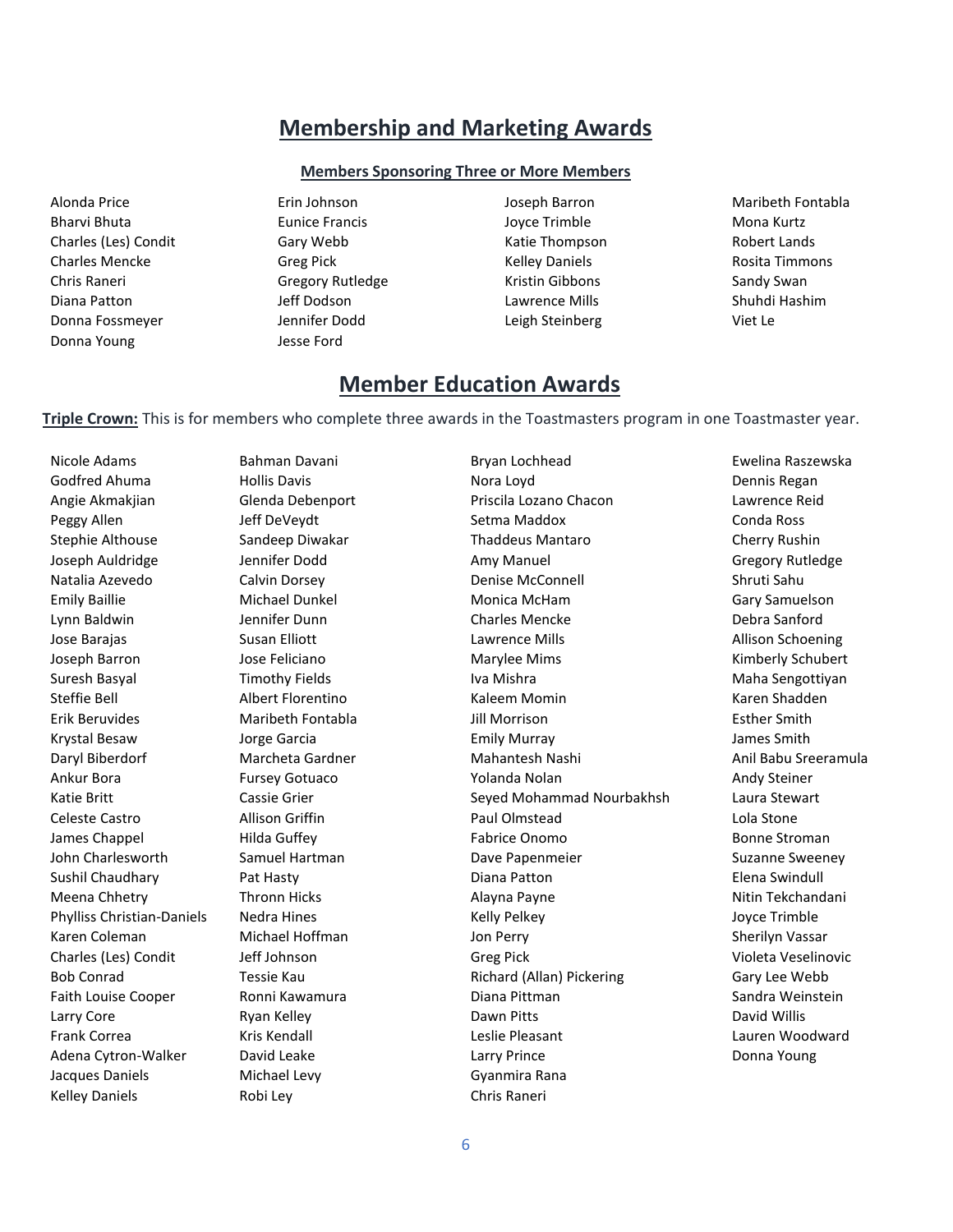### **Member Education Awards**

#### **Level 1**

Rachel Abide Srinivas Adabala Murphy Adam Lola Adewale Godfred Ahuma Angie Akmakjian Srinivas Kumar Alagarsamy Malinda Alexander Luigi Allen Stephie Althouse Tommy Atkins Joseph Auldridge Virginia Avalos Lara Azcona Natalia Azevedo Leo Bados Jason Bagley Emily Baillie Anjali Bapat Jose Barajas Kate Barlow Joseph Barron Brad Bartholomew Spencer Bartley Theresa Bass Suresh Basyal (2) Ed Beekman Steffie Bell (2) Erik Beruvides Krystal Besaw Daryl Biberdorf Janice Bigby Jeri Bird Jerod Blackman Matthew Blake Linda Boecker Keith Boepple Nikki Boone Ankur Bora Katie Britt Christopher Bronner Elena Bronner Richard Brown

Cassie Bullock Pam Cable Cheryl Calvert Ashley Carnes Mariano Carro Arrubarrena Michelle Casasola Celeste Castro Barbara Catchpole Colin Catto James Chappel John Charlesworth Sushil Chaudhary Valerie Cherryhomes Ram Cheruvu Meena Chhetry Vamsi Chintha Phylliss Christian-Daniels (2) Charmaine Christie-Primo Chelsea Clark Judah Clary Karen Coleman (2) Dwight Collings Nora Colorado Charles Condit (2) Alex Conrad Bob Conrad Brittany Contreras Claryce Cook Faith Cooper Frank Correa Tony Corson James Cory David Courtney Matthew Currie Adena Cytron-Walker Jacques Daniels Kelley Daniels Hollis Davis Jacqueline De La Cruz Glenda Debenport Gina Deupree

Jeff DeVeydt Sandhya Deviprasad Subashini Dinakaran Sandeep Diwakar Jennifer Dodd Saritha Dominic Mayur Dongaonkar Dhanalakshmi Donthula Suzanna Dooling Calvin Dorsey (4) Jerry Drennan Michael Dunkel ANIL DUTT Keisha Edwards Michael Euins Mary Everitt Timothy Fields David Fleming Payton Fletcher Albert Florentino Maribeth Fontabla (2) Jesse Ford Jessica Forsman Cynthia Foster Karessa Fowler Analisa Gabriel Lucy Gage David Gandara Cynthia Garcia Jacob Garcia Jason Gass Thomas Goodwin Terry Gordon Fursey Gotuaco (2) Jeff Govek Ben Grantonic Cassie Grier Amanda Guess Hilda Guffey Michael Hall Brian Hancock Shilpa Haricharan Larry Harmon Kiva Harper

M. Harris-Hall Rebecca Harvey Shuhdi Hashim Ryan Haskins Susan Hastings Pat Hasty (2) Carla Hay-Perdue Annette Henderson Kelly Henry Randall Hickerson Marian Hicks Thronn Hicks Nedra Hines Tyler Hitchcock Banumathy Honnavara Chris Irby Mystica Jacob Verlyn Jenkins Sarah Jensen Jason Jett Jeff Johnson Kisha Jones Manibala Jonnalagadda Diana Jordan Ajay Joshi Mahesh Kaleru Georgette Kankwende Hadi Karimi Tessie Kau Ronni Kawamura Ryan Kelley Kris Kendall Lenetra King Melissa Kirkwood Abhijeet Kulkarni Prashant Kumar Robert Lands Nicole Lee Kylie Legg Jessica Lewis Landon Lewis Teri Lewis Robi Ley Denise Light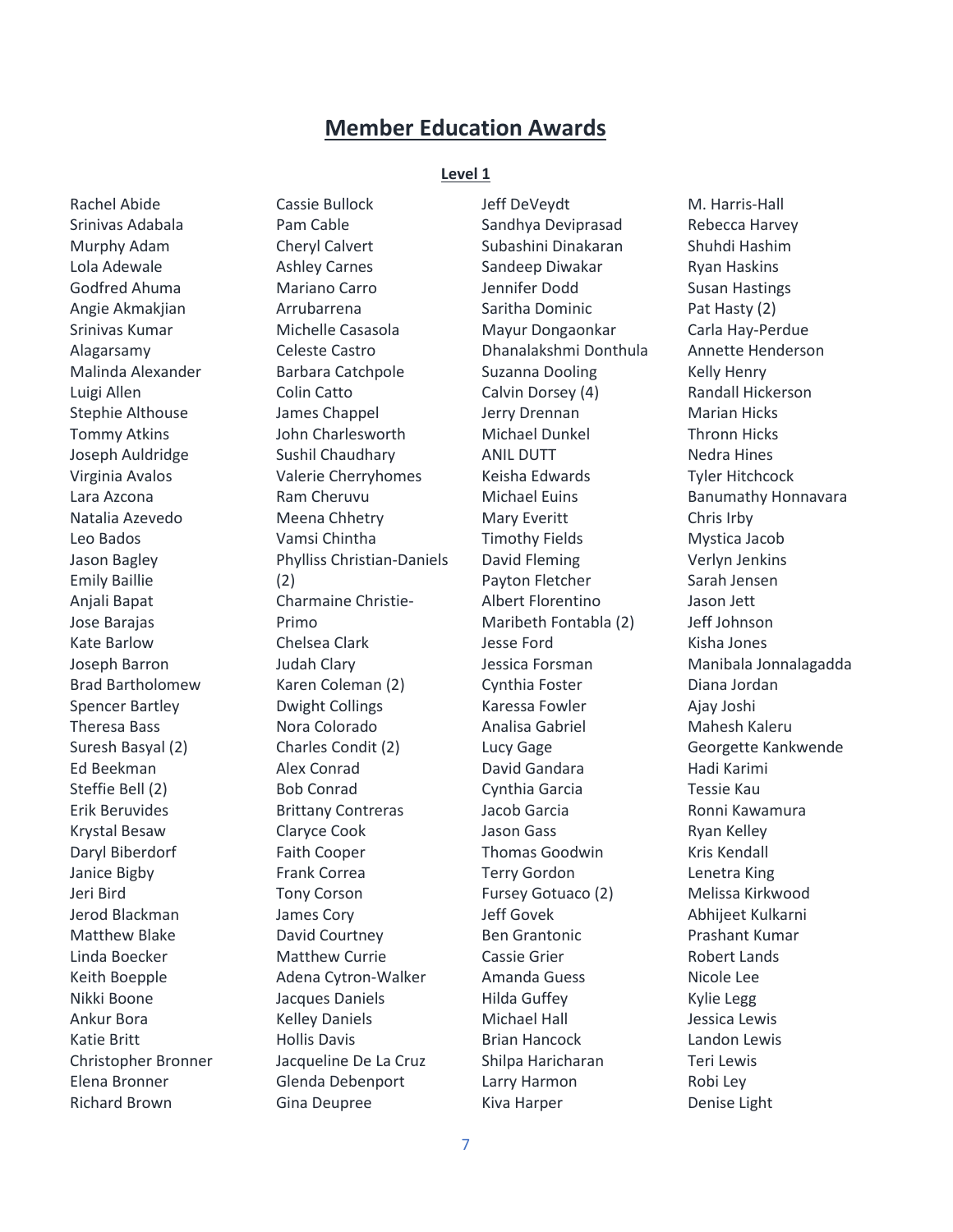Nora Loyd Priscila Lozano Chacon Rachel Luttrell-Sun Graham Lyon Setma Maddox RODRIGO MADRIGAL Sachin Magdum Zach Magoti Melissa Manley Amy Manuel Kimberly Martin Summer Martin Michael Mastropietro Sheryl McBroom David McCallister Kelvin McCampbell Denise McConnell Michelle McDade-Caldwell Monica McHam (2) Josh Measles Charles Mencke (4) Teresa Mencke Josh Mendenhall Barbara Mills Lawrence Mills (2) Marylee Mims Rachel Minch Mayra Miranda Iva Mishra Tia Moen Kaleem Momin Jamie Morales Tiffany Morales Christoph Mueller Hossein Najmi Mahantesh Nashi Randee Newsom Heston Nguyen Tri Nguyen Christopher Nichols

Ashton Nicks Seyed Nourbakhsh Mark Novak Avinash Nukula Paul Okello Paul Olmstead Sondra O'Neal Fabrice onomo Sheba Panicker Aida Pantoja Melanie Pantoja Dave Papenmeier Eloy Pascal Contreras Swapnil Patil Diana Patton Eric Patton Jon Perry Jane Peyton Greg Pick (2) Richard Pickering Diana Pittman (2) Dawn Pitts Leslie Pleasant Daniel Poma Tamara Porter Richard Postma Larry Prince (2) Chris Pryor Gyanmira Rana Ewelina Raszewska Krithika Ravi Isabella Reyna Angie Richardson Frankie Rike Cristobal Rivera-Ayala Jessica Robertson Miles Robinson Dianna Robison Jacob Rosales Sandra Rosas Bathan Rountree

Cherry Rushin Susan Ruth Gregory Rutledge Shruti Sahu Gary Samuelson Miranda Sanchez Jodie Sanders Grace Sandhoff Sarah Sandle Debra Sanford Rajeev Sarda Rickki Saulsby Anna Schlatter Teri Schmig-Villafana Allison Schoening Roxanne Schultz Sara Seese Joni Shadman Richard Sharon Amy Shirley Craig Sims Debra Smith Esther Smith (3) James Smith (2) Shanta Smith Sundra Smith Tynesha Smith Joel Snead Wayne Snell, Jr Henry Speck Cheryl Spooner Anil Babu Sreeramula Sandra Starr Leigh Steinberg Andy Steiner Laura Stewart Lola Stone (2) Jeff Streetman Bonne Stroman Christopher Sunderman Sandy Swan

Elena Swindull Kelcee Tarrence Nitin Tekchandani Angela Terry-Boggs Anna Thomas Joshua Thomas Susan Thompson Rosita Timmons (2) Steven Timmons Alon Tirosh Lucas Tobar Joseph Todd Maricela Trejo Bryan Vargas Violeta Veselinovic Justin Von Bargen Erica Walker Nardis Walker Marcus Waller Chyles Washington Shannon Watenpaugh Brady Watkins Gary Webb (4) Sandra Weinstein Nicole Welch Luther wells Brandi Wesley Cecile White Andrew Widmer Caroline Wigginton Diana Wigginton Bettie Williams David Willis Brandi Winemiller Patricia Wyatt Mikael Yonsi Jason Young Changjie Zhou Irma Zimmer Richard Zimmer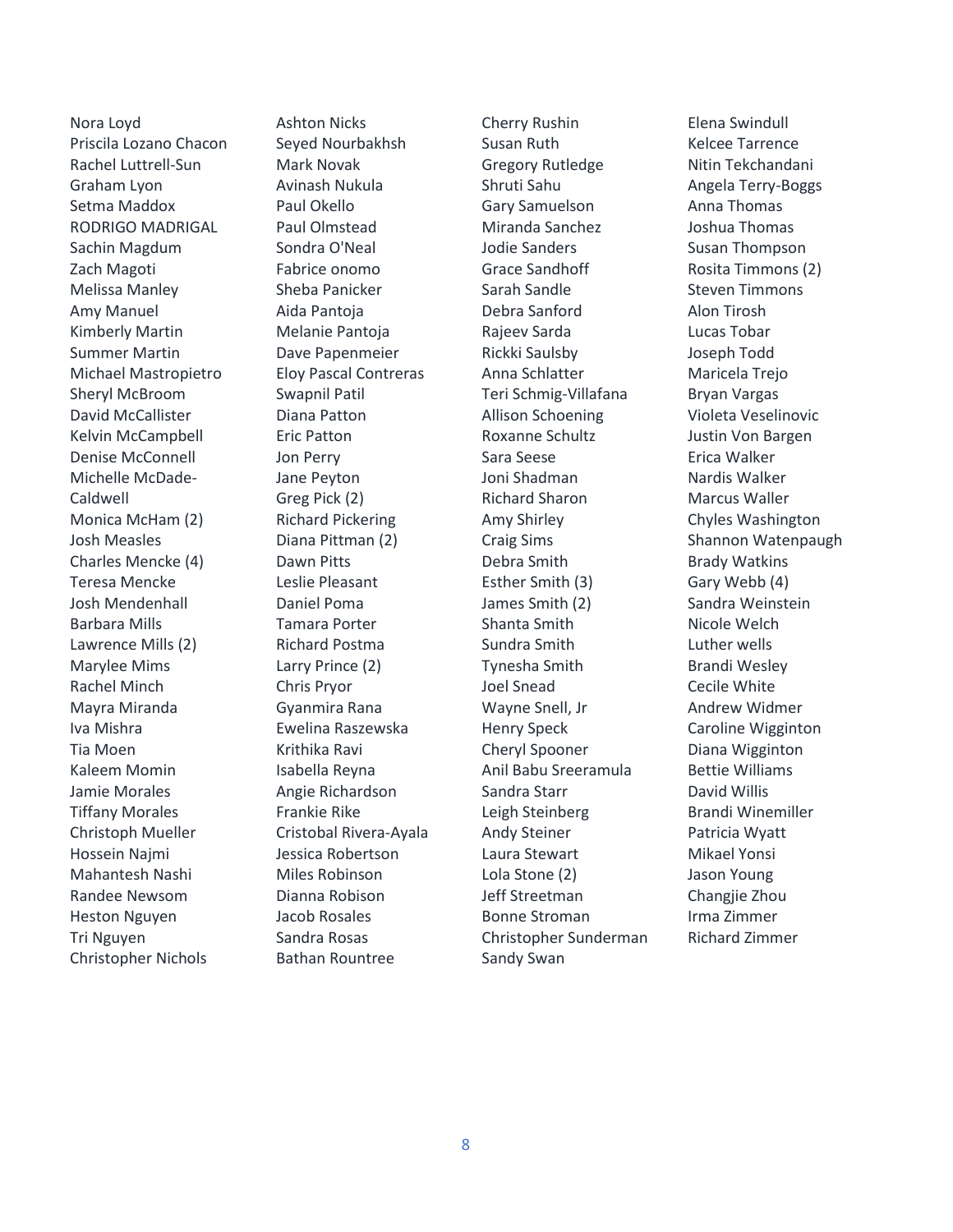### **Member Education Awards**

#### **Level 2**

Rachel Abide Srinivas Adabala Sadia Ahmed Godfred Ahuma Srinvas Kumar Alagarsamy Peggy Allen (2) Stephie Althouse Matt Arrambidez Joseph Auldridge Natalia Azevedo Emily Baillie Jose Barajas Kate Barlow Joseph Barron Brad Bartholomew Theresa Bass Thomas Bass Suresh Basyal Ed Beekman Jarod Bell Steffie Bell Shane Bender Carol Benson John Bergs Erik Beruvides Krystal Besaw Daryl Biberdorf Linda Boecker Ankur Bora Joseph Boring Katie Britt Christopher Bronner Cassie Bullock Matthew Bunke Peter Burns Celeste Castro Barbara Catchpole Aneisa Chambers James Chappel (2) John Charlesworth Sushil Chaudhary Meena Chhetry Vamsi Chintha

Phylliss Christian-Daniels (2) Judah Clary Karen Coleman (2) Dwight Collings Charles Condit (2) Alex Conrad Bob Conrad Claryce Cook Elicia Cook Frank Correa Tony Corson Jo Cox Lisa Crites Matthew Currie Glenda Curry Adena Cytron-Walker Pramod dabas Jacques Daniels Dhvanit Dave Hollis Davis Bhanu Degapudi Keary Dennison Jeff DeVeydt Sandhya Deviprasad Sandeep Diwakar Jennifer Dodd Calvin Dorsey (4) Patricia Downes Jerry Drennan Michael Dunkel Edrees Elrachidi Tammy Estill Timothy Fields (2) Ricardo Fierro David Fleming Albert Florentino Maribeth Fontabla (2) Eunice Francis Brittany Frey David Gandara Rosario Gibbs Stephanie Golden Samantha Gomez

Thomas Goodwin Vintrice Goss Fursey Gotuaco (2) Denise Gough Cassie Grier Hilda Guffey Michael Hall Brian Hancock Bill Hanke Samuel Hartman Pat Hasty Bill Haynes Carla Hay-Perdue Annette Henderson Kelly Henry Randall Hickerson Marian Hicks Nedra Hines (2) Rosemary Horton Chris Irby Jason Jett Jeff Johnson Kisha Jones Manibala Jonnalagadda Ajay Joshi Elan Kahalnik Mahesh Kaleru Biljana Karamehmedovic Tessie Kau Ronni Kawamura Ryan Kelley Morgan Kenyon Steven Killfoil Yuko Kitamura Noura Kone Sowmya Krishnaswamy Carl LaDuke Jack Landry Robert Lands SHERON LAWSON Richard Lee Michael Levy Wayne Lewis Bryan Lochhead

Nora Loyd Priscila Lozano Chacon Rachel Luttrell-Sun Graham Lyon Setma Maddox Amy Manuel Sheryl McBroom Maggie McCarthy Rhonda McCarty Denise McConnell Monica McHam Charles Mencke (2) Josh Mendenhall Barbara Mills Lawrence Mills (2) Marylee Mims Rachel Minch Akshay Mishra Iva Mishra Justin Mogeni Kaleem Momin Jamie Morales Tiffany Morales Christoph Mueller Martin Munoz Emily Murray Prakash Murthy Hossein Najmi Mahantesh Nashi Heston Nguyen Ashton Nicks Yolanda Nolan Seyed Mohammad Nourbakhsh Olufemi Okunade Paul Olmstead Fabrice onomo Sheba Panicker Aida Pantoja Dave Papenmeier Eloy Pascal Contreras Diana Patton Kelly Pelkey Derwin Peppers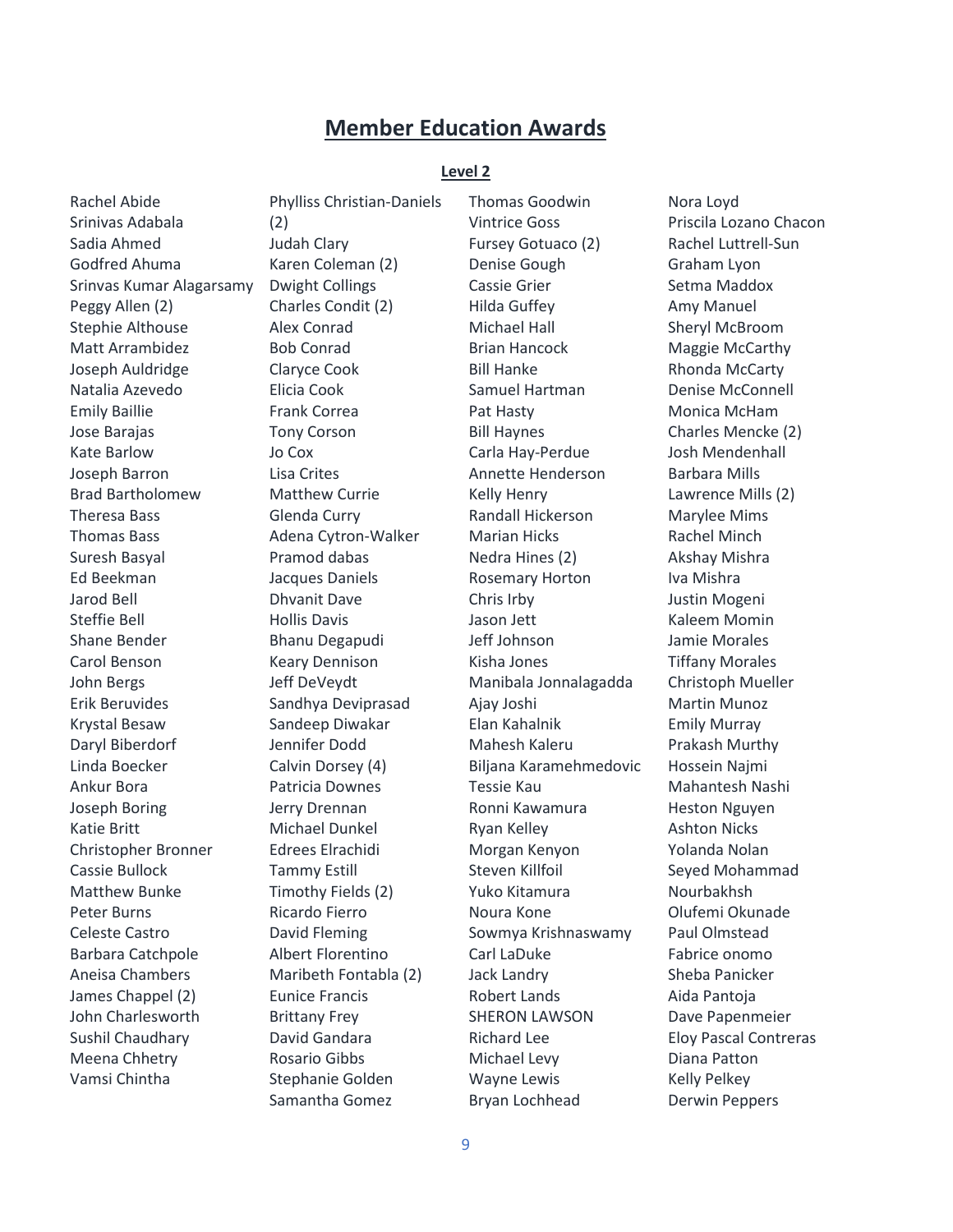Jon Perry Alyssa Petty Clark Pfarner Greg Pick (2) Jamie Pickering Richard Pickering Diana Pittman Leslie Pleasant Francis Polisetty Richard Postma Larry Prince (2) Kristina Prohaski Chris Pryor Gyanmira Rana Chris Raneri Ewelina Raszewska Krithika Ravi Lawrence Reid Gary Rhodes, II Frankie Rike Juan Manuel Rios Brennan Roberson Miles Robinson Dianna Robison

Isleen Rodriguez Cherry Rushin Susan Ruth Gregory Rutledge Lisa Sack Shruti Sahu Marsha Sailer Chris Samson Gary Samuelson Grace Sandhoff Sarah Sandle Debra Sanford Dusty Santiago Rajeev Sarda Brandon Savell Kimberly Schubert Cindy Sears-Clemmons Sara Seese Reema Seth Karen Shadden Sedrick Shadden Richard Sharon Joshua Shrock Craig Sims

Cedrick Smith Esther Smith (2) James Smith Jeanette Smith Karyn Smith Tynesha Smith Wayne Snell, Jr Henry Speck Cheryl Spooner Anil Babu Sreeramula Sandra Starr Tina Steed Heather Steffen Andy Steiner Laura Stewart Lola Stone (2) Bonne Stroman Elena Swindull Laura Tahri Jirapat Tanghongs Vandana Tanneru Katie Thompson Ian Tilley Stella Timmons

Lucas Tobar Maricela Trejo Joyce Trimble Amanda Vasquez Sherilyn Vassar Violeta Veselinovic Marcus Waller Brady Watkins Gary Webb (4) Laura Weber Sandra Weinstein Nicole Welch Diana Wigginton David Willis Krissi Winningham Lauren Woodward Traci Wright Donna Young Changjie Zhou Irma Zimmer Anita Zvaigzne

### **Member Education Awards**

Godfred Ahuma Angie Akmakjian Peggy Allen Stephie Althouse Greg Alvord Matt Arrambidez Joseph Auldridge Natalia Azevedo Emily Baillie Jose Barajas Joseph Barron Suresh Basyal Steffie Bell John Bergs Erik Beruvides Krystal Besaw Bharvi Bhuta

**Level 3**

Daryl Biberdorf Ankur Bora Joseph Boring Jason Boullioun Liz Brenner Katie Britt Fredrick Byerly Michael Carroll James Chappel (2) John Charlesworth Sushil Chaudhary Meena Chhetry Phylliss Christian-Daniels Brent Cole Karen Coleman Charles Condit (2)

Amanda Condry Bob Conrad Elicia Cook Faith Cooper Frank Correa Edgardo Covarrubias Glenda Curry Adena Cytron-Walker Pramod Dabas Elena Dailey Kelley Daniels Bahman Davani Dhvanit Dave Hollis Davis Kelsey Dean Michael Degre Emilie Derischebourg

### Jeff DeVeydt Calvin Dorsey (5) Michael Dunkel Jennifer Dunn Susan Elliott Mary Everitt Timothy Fields Albert Florentino Maribeth Fontabla (2) Kendra Fowler Eunice Francis Brittany Frey Nathan Frick Lynn Fugelso Mary Gano Jorge Garcia Marcheta Gardner (2)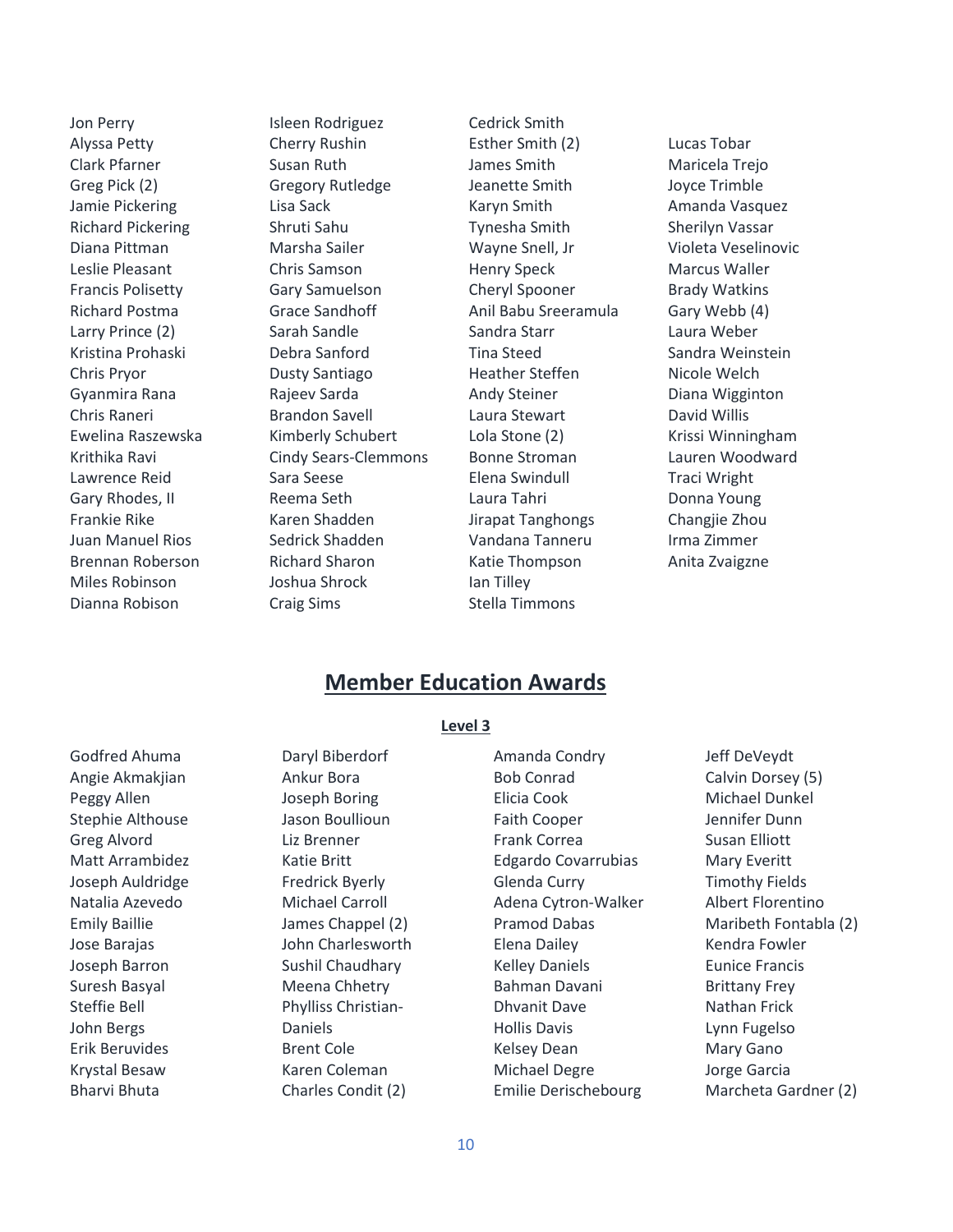Stephanie Golden Fursey Gotuaco (2) Denise Gough Cassie Grier Allison Griffin Hilda Guffey Samuel Hartman Pat Hasty Dee Ann Higgins Nedra Hines (2) Michael Hoffman Lillian Ibrahim Jim Jameson Victoria Jameson-Krath Jeff Johnson Jodi Johnson Aivars Jurkis Toni Karimazondo Tessie Kau Ronni Kawamura Morgan Kenyon Steven Killfoil Noura Kone Carl LaDuke Jack Landry Larry Launders Michael Levy Wayne Lewis Elena Linville

Bryan Lochhead Bonnie Logan Priscila Lozano Chacon Setma Maddox Thaddeus Mantaro Amy Manuel Jacquelyn Martin Jordan Martirossian Shameika McAllister Tracy McConnell Monica McHam Laurie McKee Charles Mencke Marylee Mims Iva Mishra Natalie Mitchell Kaleem Momin Shyneka Montgomery Ross Moore Jill Morrison Anthony Mrha Emily Murray Prakash Murthy Mahantesh Nashi Yolanda Nolan Paul Olmstead Fabrice onomo Helene Onomo Heather Panuco

Diana Patton (2) Alayna Payne Orestes Pena Derwin Peppers Jon Perry Deborah Peterson Greg Pick Diana Pittman Leslie Pleasant Larry Prince Gyanmira Rana Chris Raneri Rajesh Rao Ewelina Raszewska Dennis Regan Lawrence Reid Neetu Rishi Brennan Roberson Isleen Rodriguez Darren Roos Cherry Rushin Gregory Rutledge Lisa Sack Shruti Sahu Gary Samuelson Brandon Savell Kimberly Schubert Cindy Sears-Clemmons Karen Shadden

Joshua Shrock Ellen Slezak Esther Smith James Smith Jeanette Speed Anil Babu Sreeramula Tina Steed Andy Steiner Laura Stewart Lola Stone Bonne Stroman Elena Swindull Vandana Tanneru Katie Thompson Ian Tilley Joyce Trimble Jackie Vardiman Sherilyn Vassar Violeta Veselinovic Timothy Waller Rahmana Warren Gary Webb (3) Gwendalyn Webb Joanna Wiesinger David Willis David Winkowski (2) Lauren Woodward Traci Wright Patricia Wyatt Donna Young

### **Member Education Awards**

#### **Level 4**

Godfred Ahuma Angie Akmakjian Peggy Allen Stephie Althouse Joseph Auldridge Melissa Avalos Emily Baillie Suresh Basyal Sara Beall Steffie Bell Krystal Besaw Keith Boepple

Ankur Bora Liz Brenner Fredrick Byerly Traci Byerly Zach Ceballos James Chappel Sushil Chaudhary Phylliss Christian-Daniels Brent Cole Charles Condit (2) Faith Cooper

Dolores Corpuz Edgardo Covarrubias Jacques Daniels Kelley Daniels Bahman Davani Glenda Debenport Sonal Deolasi Emilie Derischebourg Sandeep Diwakar Calvin Dorsey (5) Michael Dunkel Jennifer Dunn

### Susan Elliott Bill Erwin Jose Feliciano Timothy Fields Maribeth Fontabla Jesse Ford Mary Gano Jorge Garcia (2) Marcheta Gardner (2) Branon Gilbert Norvell Golden Bryan Goswick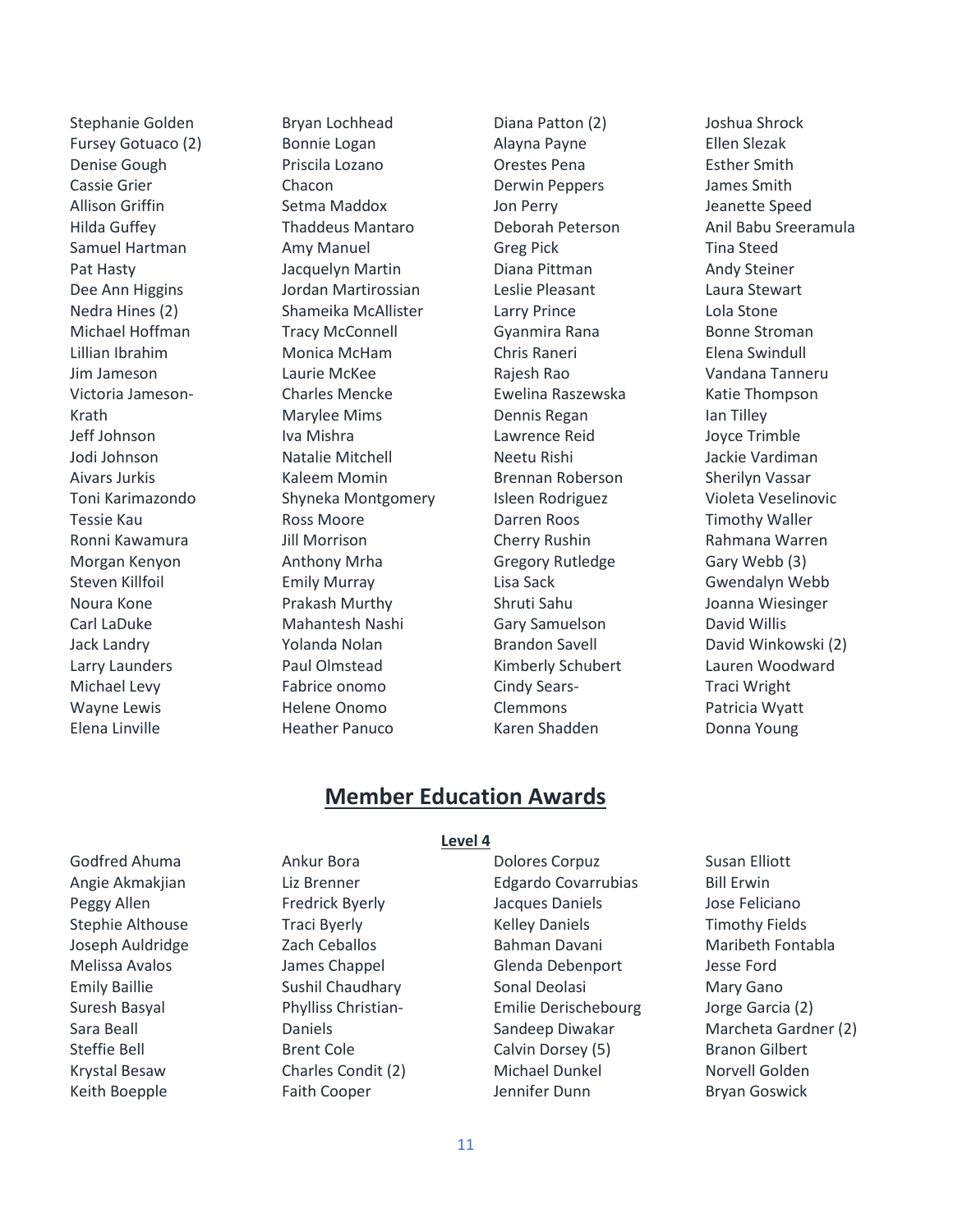Fursey Gotuaco (2) Allison Griffin Hilda Guffey Samuel Hartman Dee Ann Higgins Nedra Hines (2) Michael Hoffman Jim Jameson Jeff Johnson Aivars Jurkis Tammy Kasterke Tessie Kau Ryan Kelley Larry Launders Michael Levy Landon Lewis Robi Ley Bryan Lochhead Bonnie Logan Thaddeus Mantaro Amy Manuel

Jacquelyn Martin Francis Mbunya Tracy McConnell Pedro Melendez Charles Mencke (2) Edward Merla Iva Mishra Shyneka Montgomery Chad Morgan Jill Morrison Anthony Mrha Emily Murray Mahantesh Nashi Tien Nguyen Yolanda Nolan Seyed Mohammad Nourbakhsh Mark Novak Paul Olmstead Fabrice onomo Dave Papenmeier

Marshall Patterson Diana Patton (2) Alayna Payne Scott Payne Kelly Pelkey Orestes Pena Greg Pick Diana Pittman Alonda Price Larry Prince Chris Raneri Christopher Rasmussen Dennis Regan Lawrence Reid Conda Ross Cherry Rushin Rhealyn Samuelson Debra Sanford Kimberly Schubert Karen Shadden

### Ellen Slezak Esther Smith James Smith Andy Steiner Lola Stone Kimberlie Story Bonne Stroman Bobby Tatum Chiquita Taylor Nitin Tekchandani Joyce Trimble (2) Sherilyn Vassar Timothy Waller Gary Webb Brenda Wilson Andy Wong Lauren Woodward Haritha Yalamanchili Donna Young

### **Member Education Awards**

#### **Level 5**

Angie Akmakjian Steffie Bell Krystal Besaw Celeste Castro Zach Ceballos James Chappel Phylliss Christian-Daniels Charles Condit (2) Emily Corntassel Dolores Corpuz Bahman Davani Hollis Davis Tamara Dean Glenda Debenport Sonal Deolasi Sandeep Diwakar Calvin Dorsey (5) Michael Duckworth Michael Dunkel Jennifer Dunn Susan Elliott

Timothy Fields Maribeth Fontabla Jorge Garcia Marcheta Gardner Branon Gilbert Norvell Golden Bryan Goswick Fursey Gotuaco Allison Griffin Nina Henderson Lisa Herrick Nedra Hines (2) Michael Hoffman Jeff Johnson Tammy Kasterke Ryan Kelley Qamarali Khan Michael Levy Robi Ley Nora Loyd Rodrigo Madrigal Thaddeus Mantaro Amy Manuel Charles Mencke (2) Marylee Mims Iva Mishra Chad Morgan Jill Morrison Emily Murray Mahantesh Nashi Seyed Mohammad Nourbakhsh Melanie Pantoja Mahnaz Pater-Rov Marshall Patterson Alayna Payne Scott Payne Kelly Pelkey Greg Pick Jamie Pickering Richard Pickering Becca Pickern Diana Pittman Daena Pressler

Dennis Regan Conda Ross Cherry Rushin Debra Sanford Allison Schoening Diane Seidule Karen Shadden James Smith McKee Smith Sundra Smith Laura Stewart Bobby Tatum Nitin Tekchandani Sherri Terando Joyce Trimble (2) Justin Von Bargen Gary Webb Sandra Weinstein Lauren Woodward Haritha Yalamanchili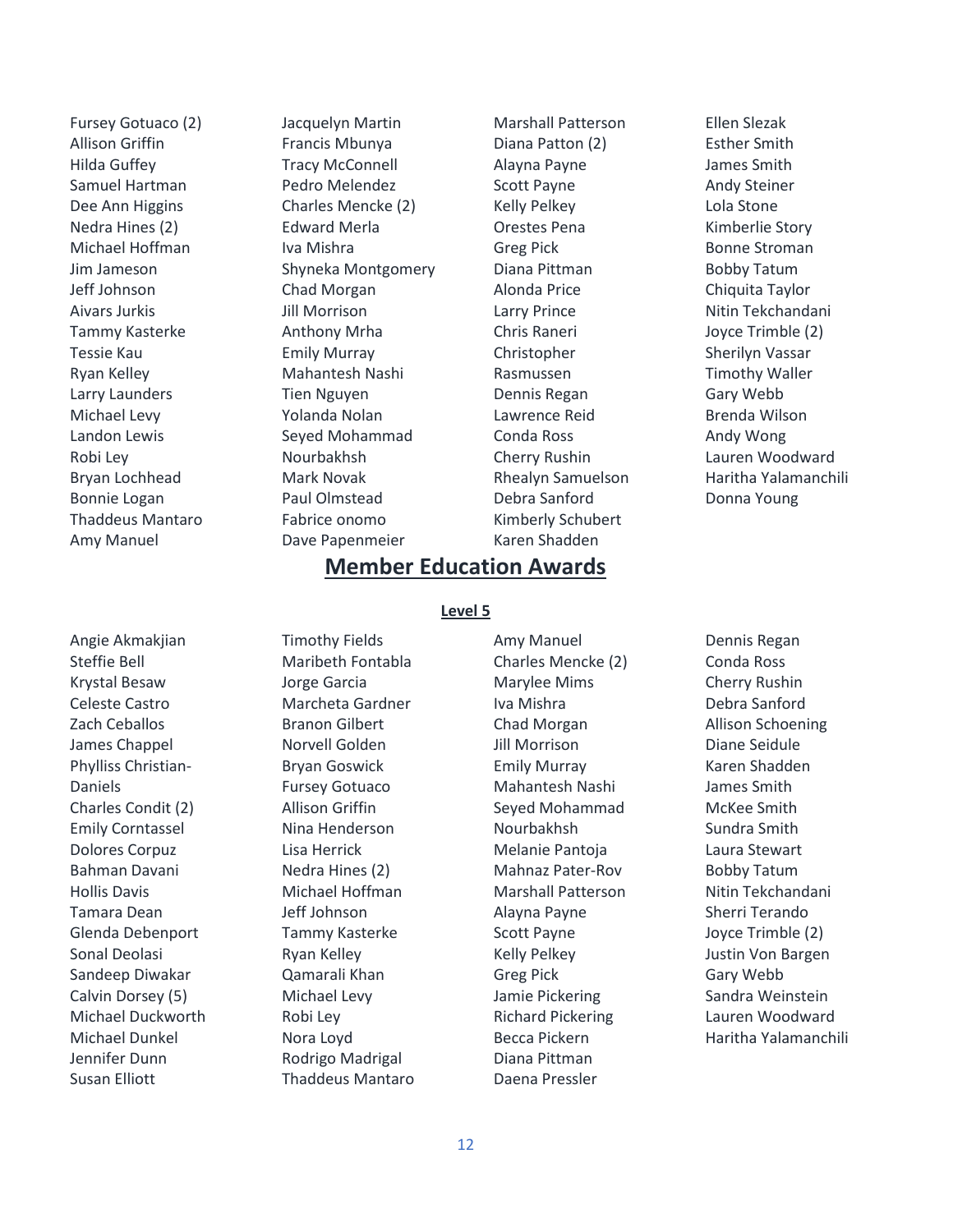### **Member Education Awards**

#### **Pathways Mentor**

Maribeth Fontabla Conda Ross Helena Studmire

Steffie Bell Marcheta Gardner Allison Schoening Gary Lee Webb

#### **Advanced Leader Silver (ALS)**

Faith Louise Cooper Thronn Hicks Dawn Pitts Larry Core **Maha Sengottiyan** Kris Kendall Maha Sengottiyan

Nicole Adams Jennifer Dodd David Leake Antoinette Silas

Lynn Baldwin Jose Feliciano Denise McConnell Phillip Silas Andra Beatty **Summan Andra Beatty** Jaide Flynn **Gary Miller** Gary Miller Suzanne Sweeney Charles (Les) Condit **Samuel Hartman** Mohammed Naveed

Nicole Adams **Michelle Johnson** Michelle Johnson Mohammed Naveed Lynn Baldwin **Channell Communist Communist Communist Communist Communist Communist Communist Communist Communist Communist Communist Communist Communist Communist Communist Communist Communist Communist Communist Communist** Andra Beatty **Automakia Sengottiyan** Jaide Flynn **David Leake** Maha Sengottiyan Charles (Les) Condit Marcheta Gardner Denise McConnell Antoinette Silas

#### **Distinguished Toastmaster (DTM)**

Faith Louise Cooper Samuel Hartman Charles Mencke Phillip Silas

Larry Core **Thronn Hicks** Gary Miller Gary Miller Suzanne Sweeney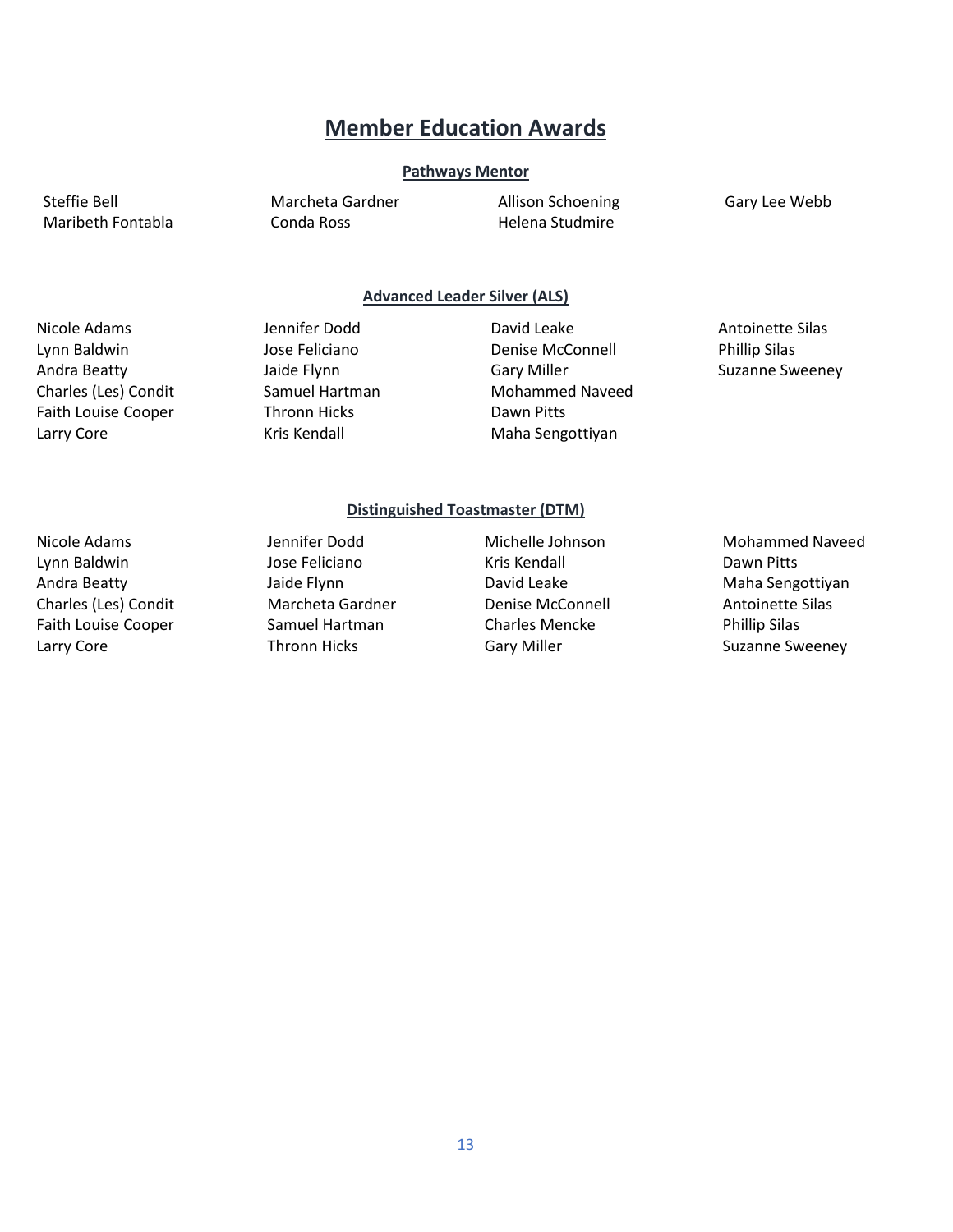### **Club Awards**

#### **Super 7 Award**

Clubs in which all seven officers attend district sponsored training during each period are awarded the Super 7 award ribbon for each period.

#### **Summer 2020**

| <b>AAFCU Flying Toasters</b> | Denton                                                                    | <b>MLCC</b>          | Savvy Sayers                 |
|------------------------------|---------------------------------------------------------------------------|----------------------|------------------------------|
| <b>ACH Renaissance</b>       | Executive Leadership*                                                     | Mr. Cooper Speaks*   | Skymasters*                  |
| Afterburners*                | <b>First Rate</b>                                                         | <b>NE Tarrant</b>    | <b>Smiling Stars</b>         |
| Airport                      | Flower Mound                                                              | Nissan               | Something to Talk About      |
| ARBOR *                      | Fort Worth Project Management                                             | Northwest Tarrant*   | Speaking For Change*         |
| Arlington Nooners*           | Jacobs - Fort Worth                                                       | Off The Cuff*        | Speaking With Class*         |
| <b>BNSF Expressed*</b>       | Link                                                                      | Once Upon A Time     | Strategic Communicators*     |
| <b>BNSF Toastmasters</b>     | Lone Star Motormouths                                                     | Out On The Town*     | Texas Talkers*               |
| <b>Burleson</b>              | Longhorn*                                                                 | Panther City*        | Thumbs Up*                   |
| Centex Clearly Speaking *    | Microsoft Toasters 365                                                    | Pro A.M.*            | World Renowned Grand Prairie |
| Coppell <sup>*</sup>         | MidCities Achievers*                                                      | Progressive Leaders* |                              |
|                              | $*$ - Indicates club had all 7 officers trained in both training sessions |                      |                              |

*\* - Indicates club had all 7 officers trained in both training sessions.*

#### **Winter 2020-2021**

| Afterburners*            | <b>Fear-Less Toastmasters</b>                                            | Panther City*        | Speaking With Class*                |
|--------------------------|--------------------------------------------------------------------------|----------------------|-------------------------------------|
| ARBOR*                   | Longhorn*                                                                | Pro A.M.*            | Strategic Communicators*            |
| Arlington Nooners*       | MidCities Achievers*                                                     | Progressive Leaders* | Texas Talkers*                      |
| BNSF Expressed*          | Mr. Cooper Speaks*                                                       | Roanoke Texas        | Thumbs Up*                          |
| Centex Clearly Speaking* | Northwest Tarrant*                                                       | Skymasters*          | <b>Top Notch Toastmasters - TNT</b> |
| Coppell*                 | Off The Cuff*                                                            | Southlake            |                                     |
| Executive Leadership*    | Out On The Town*                                                         | Speaking For Change* |                                     |
|                          | $*$ Indicates club had all 7 officers trained in both training sessions. |                      |                                     |

*\* - Indicates club had all 7 officers trained in both training sessions*

### **Pacesetter Excellence in Education Awards**

#### **Pacesetter 5+ Level 1 Awards**

Clubs that achieved 5 or more Level 1 Awards

| <b>ACH Renaissance</b>        | <b>IT EGOS</b>                | Out On The Town         | Southlake                    |
|-------------------------------|-------------------------------|-------------------------|------------------------------|
| Afterburners                  | Las Colinas Professionals     | <b>Panther City</b>     | <b>Texas Talkers</b>         |
| Airport                       | Lone Star Motormouths         | Plus-Two                | Thumbs Up                    |
| <b>Arlington Nooners</b>      | Longhorn                      | Progressive Leaders     | Top Notch Toastmasters - TNT |
| <b>Barrels and Banter</b>     | <b>Microsoft Toasters 365</b> | Roanoke Texas           | Waco - Early Birds           |
| <b>Burleson</b>               | <b>MidCities Achievers</b>    | San Angelo              | <b>Waco Texas Toasters</b>   |
| <b>Fear-Less Toastmasters</b> | <b>NE Tarrant</b>             | Savvy Savers            | <b>WBC</b>                   |
| Golden Triangle               | Nissan                        | Something to Talk About | <b>XPO Logistics</b>         |
| <b>Irving Toastmasters</b>    |                               |                         |                              |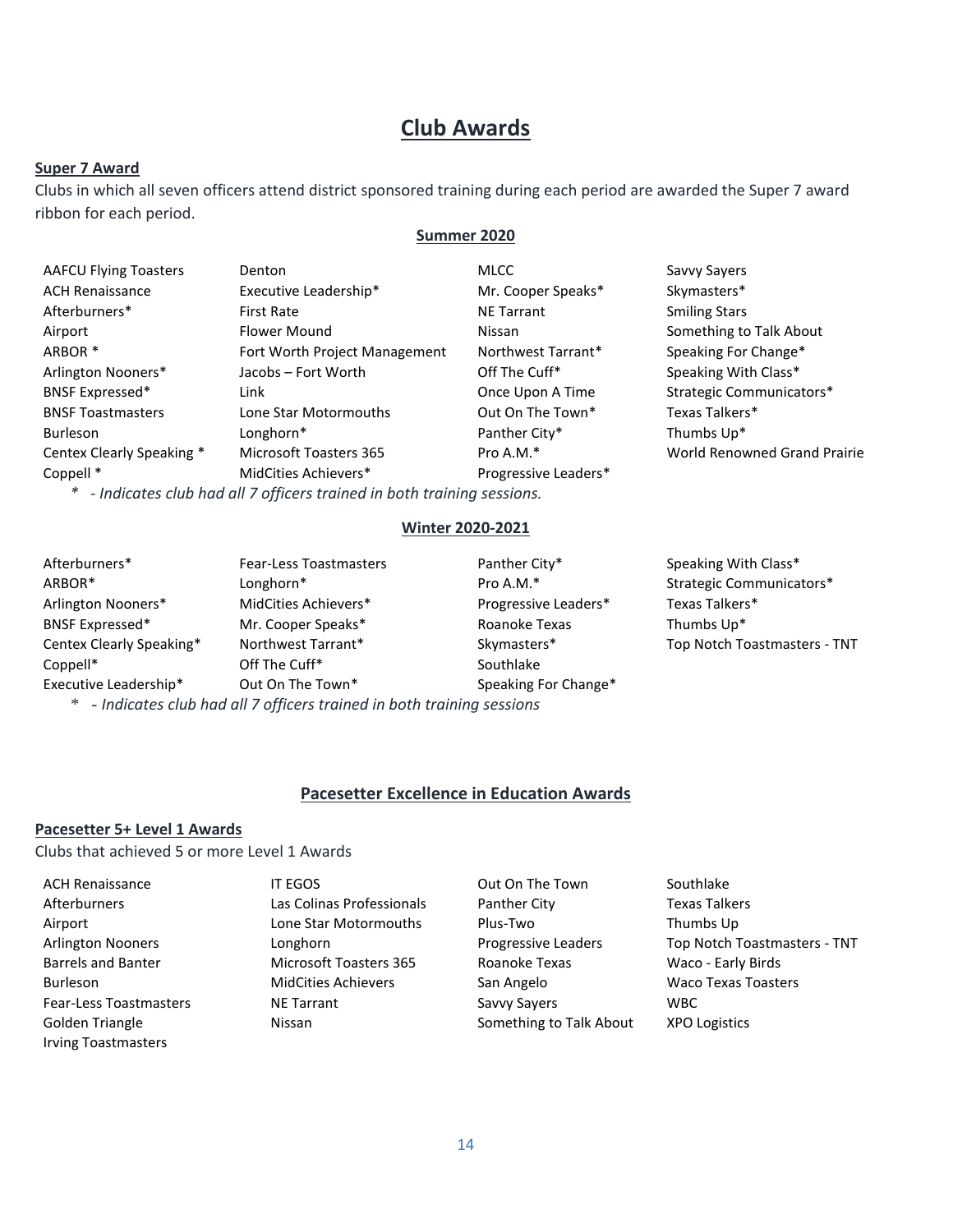### **Club Awards**

### **Pacesetter Excellence in Education Awards**

#### **Pacesetter 5+ Level 2 Awards**

Clubs that achieved 5 or more Level 2 Awards

| Abilene                  | <b>Connection Communicators</b> | <b>Nissan</b>           | Southlake                           |
|--------------------------|---------------------------------|-------------------------|-------------------------------------|
| Afterburners             | <b>Fear-Less Toastmasters</b>   | Plus-Two                | <b>Texas Talkers</b>                |
| <b>Arlington Nooners</b> | <b>Irving Toastmasters</b>      | Roanoke Texas           | <b>Top Notch Toastmasters - TNT</b> |
| Clearly Speaking         | <b>NE Tarrant</b>               | Something to Talk About | Waco - Early Birds                  |

#### **Pacesetter 3+ Level 3 Awards**

Clubs that achieved 3 or more Level 3 Awards

| Abilene                         | <b>First Command</b>          | Lone Star Motormouths      | Something to Talk About             |
|---------------------------------|-------------------------------|----------------------------|-------------------------------------|
| <b>ACH Renaissance</b>          | Fort Worth Project Management | <b>NE Tarrant</b>          | Southlake                           |
| Afterburners                    | <b>Grand Orators</b>          | Plus-Two                   | <b>Texas Talkers</b>                |
| <b>Alliance Networks</b>        | <b>Irving Toastmasters</b>    | <b>Progressive Leaders</b> | <b>Waco Texas Toasters</b>          |
| <b>Arlington Nooners</b>        | <b>Keller Communicators</b>   | Roanoke Texas              | Westlake                            |
| <b>Centex Clearly Speaking</b>  | Lakeside                      | San Angelo                 | Wichita Falls Club 305              |
| <b>Connection Communicators</b> | Las Colinas Professionals     | Skymasters                 | <b>World Renowned Grand Prairie</b> |
| Denton                          | Leaders-Speakers of Tomorrow  |                            |                                     |

### **Pacesetter 3+ Level 4, Level 5, DTM**

Clubs that achieved 3 or more Level 4, Level 5, or DTM Awards

| Abilene                        | <b>Clearly Speaking</b>      | Lone Star Motormouths         | Something to Talk About      |
|--------------------------------|------------------------------|-------------------------------|------------------------------|
| <b>ACH Renaissance</b>         | Colleyville                  | <b>Microsoft Toasters 365</b> | Southlake                    |
| <b>Afterburners</b>            | Denton                       | Mr. Cooper Speaks             | Speaking For Change          |
| Airport                        | Golden Triangle              | <b>NE Tarrant</b>             | <b>Texas Talkers</b>         |
| <b>Alliance Networks</b>       | Grace                        | Off The Cuff                  | Thumbs Up                    |
| <b>Arlington Nooners</b>       | <b>Grand Orators</b>         | Out On The Town               | <b>WBC</b>                   |
| <b>Barrels and Banter</b>      | Highway To Excellence        | Plus-Two                      | World Renowned Grand Prairie |
| <b>BNSF Expressed</b>          | <b>Irving Toastmasters</b>   | <b>Progressive Leaders</b>    |                              |
| <b>Burleson</b>                | Lakeside                     | Roanoke Texas                 |                              |
| <b>Centex Clearly Speaking</b> | Leaders-Speakers of Tomorrow | Savvy Sayers                  |                              |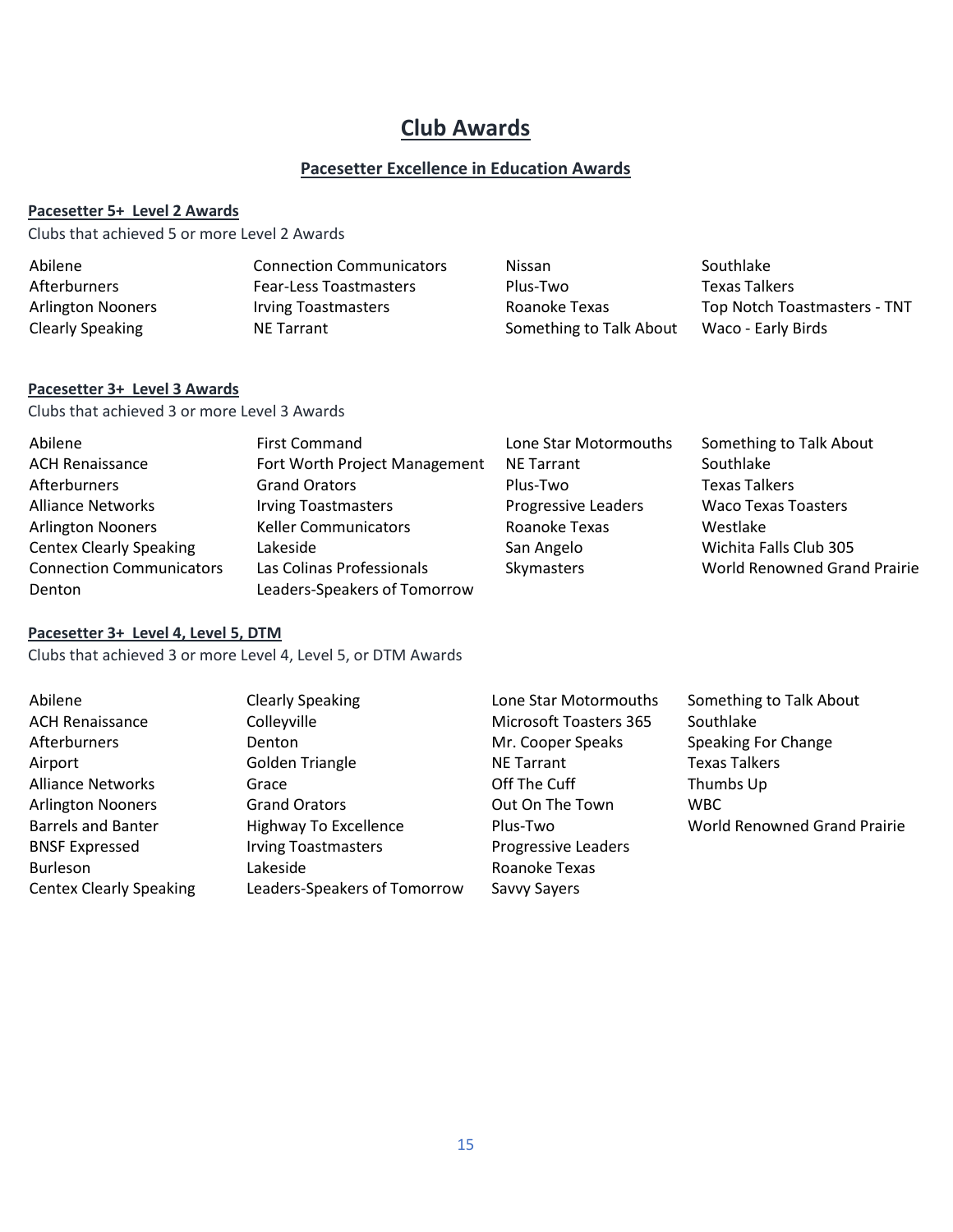### **Club Awards**

#### **Pacesetter Excellence in Marketing**

#### **Pacesetter 9+ New Members**

Clubs that add 9 or more new, dual or reinstated members

Afterburners **Keller Communicators** Cratory Excellence Toastmasters Gartner Irving Arlington Nooners Lakeside **Example 20 and Top Notch Toastmasters - TNT** Barrels and Banter Las Colinas Professionals **Power Communicators** Top of Texas Colleyville Leaders-Speakers of Tomorrow Progressive Leaders Vizient Electric Toasters Microsoft Toasters 365 Roanoke Texas Westlake Smooth Talkers FHLB Dallas **MLCC** MUSCO MEGIC MEGIC RESOUT BOOT AND SOUTHIAKE MICHITAL MICHITA Falls Club 305 Flower Mound Mr. Cooper Speaks T.E.A.M. Toasters World Renowned Grand Prairie Irving Toastmasters Nissan Thumbs Up XPO Logistics

#### **Pacesetter Excellence in Goal Setting**

#### **Pacesetter 5+ Goals by January 31**

Clubs that earn 5 or more DCP goals by January 31

Alliance Networks **Golden Triangle Colden Triangle** Oratory Excellence Texas Talkers Arlington Nooners Grand Orators Plus-Two Thumbs Up Centex Clearly Speaking Highway To Excellence Progressive Leaders Waco - Early Birds Colleyville **Irving Toastmasters** Roanoke Texas Wichita Falls Club 305 Connection Communicators Lakeside San Angelo Denton Leaders-Speakers of Tomorrow Something to Talk About

Afterburners **Fear-Less Toastmasters** Lone Star Motormouths Southlake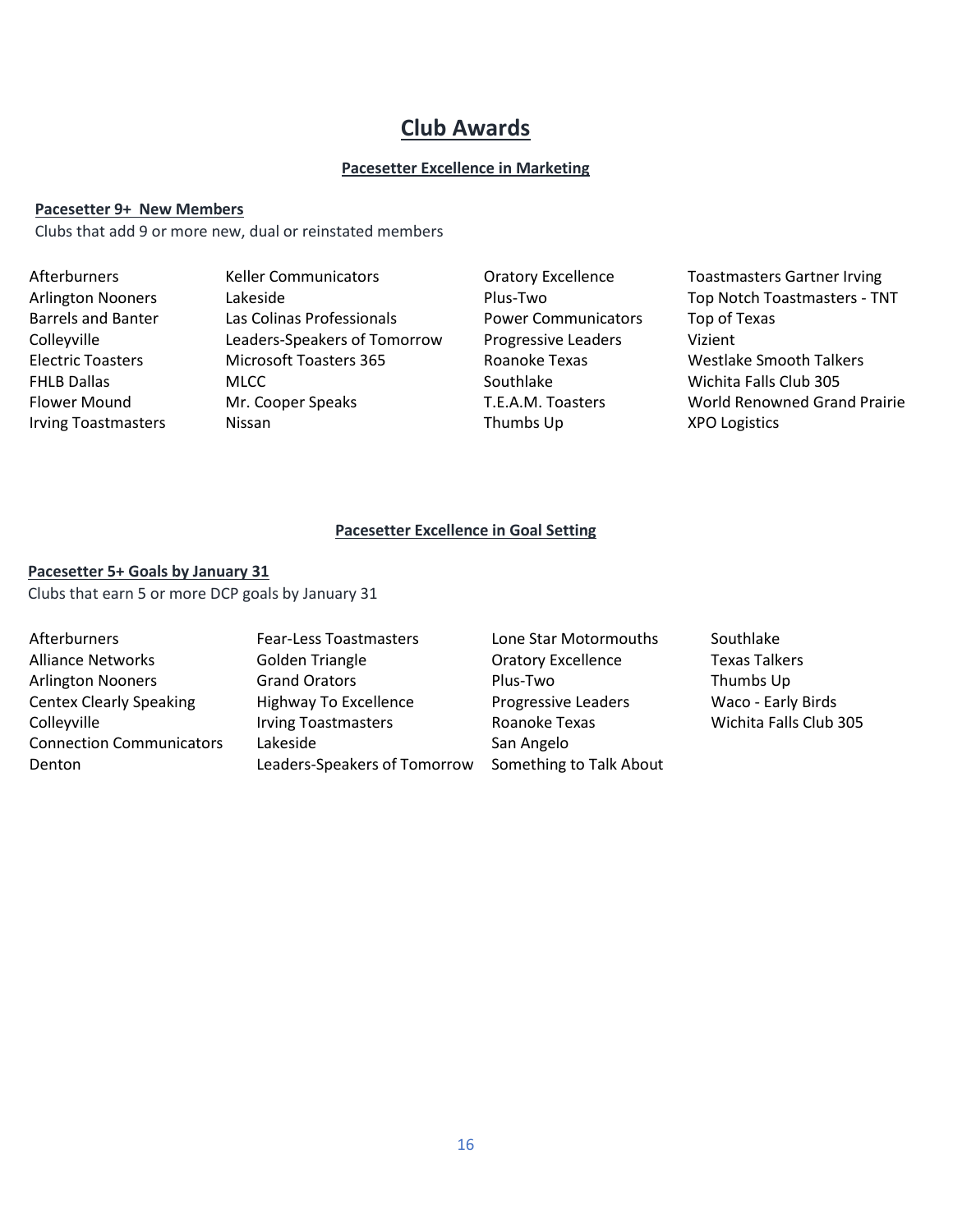### **District Awards**

### **District Director's 20+ Clubs**

Clubs ending their year at charter strength (20 or more members) receive the special District Director's 20+ award.

| Afterburners                      | <b>Fear-Less Toastmasters</b> | <b>MidCities Achievers</b> | Southlake                           |
|-----------------------------------|-------------------------------|----------------------------|-------------------------------------|
| Airport                           | <b>FHLB Dallas</b>            | <b>MLCC</b>                | <b>Toastmasters Gartner Irving</b>  |
| <b>Alliance Networks</b>          | Fish Pond                     | Mr. Cooper Speaks          | Top of Texas                        |
| <b>Arlington Nooners</b>          | <b>Flower Mound</b>           | <b>Nissan</b>              | <b>United Communicators</b>         |
| <b>Barrels and Banter</b>         | Golden Triangle               | Off The Cuff               | <b>Waco Texas Toasters</b>          |
| <b>Burleson</b>                   | <b>Grand Orators</b>          | <b>Oratory Excellence</b>  | <b>WBC</b>                          |
| <b>Caliber's Category Killers</b> | Highway To Excellence         | Out On The Town            | Westlake Smooth Talkers             |
| City of Denton Employees          | <b>Irving Toastmasters</b>    | Plus-Two                   | <b>World Renowned Grand Prairie</b> |
| Colleyville                       | <b>Keller Communicators</b>   | <b>Progressive Leaders</b> | <b>XPO Logistics</b>                |
| <b>Connection Communicators</b>   | Lakeside                      | Roanoke Texas              | <b>Young Democrats of Denton</b>    |
| Crefmasters                       | Las Colinas Professionals     | Savvy Sayers               |                                     |
| DTCC - Dallas                     | Lewisville Area               | <b>Smiling Stars</b>       |                                     |
| <b>Electric Toasters</b>          | <b>Microsoft Toasters 365</b> | Something to Talk About    |                                     |

#### **Phoenix Award**

Clubs beginning the year with 12 or fewer members and building membership to charter strength (20 members) or greater receive the District 25 Phoenix Award. Clubs receive a special ribbon which they can proudly display on their banner.

| Club | Base 7/1/20          | Members 6/30/21 | Goals Completed |
|------|----------------------|-----------------|-----------------|
|      | No winners this year |                 |                 |

### **Leave 'em in the Dust Awards**

Each club in District 25 was challenged to Clubs that achieved both membership goals, Club training and Admin goals, and 2 Pacesetter education awards to earn a Leave 'em in the Dust award.

| Afterburners                   | Denton                                                      | <b>MidCities Achievers</b> | <b>Progressive Leaders</b>    |
|--------------------------------|-------------------------------------------------------------|----------------------------|-------------------------------|
| Airport                        | Fear-Less Toastmasters*                                     | Mr. Cooper Speaks*         | Roanoke Texas                 |
| <b>Alliance Networks</b>       | <b>Golden Triangle</b>                                      | <b>NE Tarrant</b>          | Savvy Sayers*                 |
| <b>Arlington Nooners</b>       | <b>Highway To Excellence</b>                                | Nissan                     | Something to Talk About*      |
| Burleson*                      | <b>Irving Toastmasters</b>                                  | Off The Cuff               | <b>Texas Talkers</b>          |
| <b>Centex Clearly Speaking</b> | Leaders-Speakers of Tomorrow                                | Out On The Town            | Thumbs Up                     |
| <b>Clearly Speaking</b>        | Lone Star Motormouths                                       | Panther City               | World Renowned Grand Prairie* |
| Colleyville*                   | Longhorn                                                    | Plus-Two                   | <b>XPO Logistics</b>          |
|                                | we full contact the contact of the following development of |                            |                               |

*\* - Indicates club won the drawing for extra \$TI Bucks*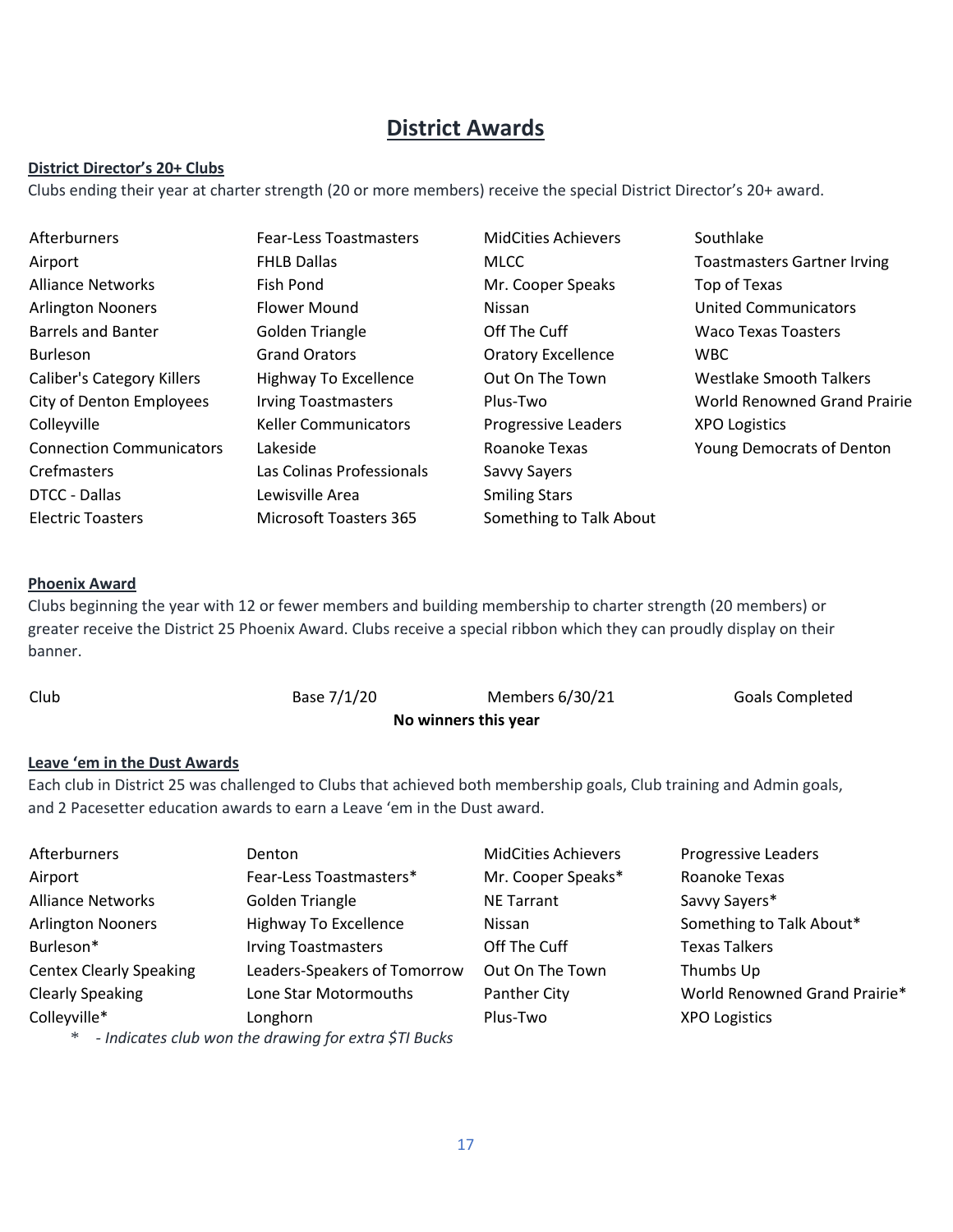### **District Awards**

#### **Golden Gavel Clubs**

Clubs with well-run lively and educational meetings that meet the eleven different criteria and serve the needs of their members can earn the Golden Gavel Award.

| Abilene                  |   |
|--------------------------|---|
| Afterburners             |   |
| Airport                  |   |
| <b>Alliance Networks</b> |   |
| Circle of Excellence     | ı |
| FAA                      |   |
| <b>Flagship Speakers</b> |   |

Little Elm **Elm** Progressive Leaders Elagship San Angelo

Highway To Excellence NE Tarrant Southlake Irving Toastmasters **Off The Cuff** The Texas Talkers T EGOS **CONCEY CONCEY CONCEY CONCEY TO A Time** ToastStop

Golden Triangle **Mr. Cooper Speaks** Something to Talk About Accobs - Fort Worth Panther City **Panther City** Wichita Falls Club 305

### **Distinguished Clubs**

#### **Distinguished Clubs 2020 - 2021**

IT EGOS Strategic Communicators United Communicators MLCC **Top Flight** WBC

BNSF Toastmasters **Oratory Excellence** Top Notch Toastmasters - TNT

### **Select Distinguished Clubs 2020 - 2021**

Airport **Microsoft Toasters 365** Waco Texas Toasters Longhorn Top of Texas XPO Logistics

#### **President's Distinguished Clubs 2020 - 2021**

| Afterburners                    | <b>Highway To Excellence</b> | Plus-Two                            |
|---------------------------------|------------------------------|-------------------------------------|
| <b>Alliance Networks</b>        | <b>Irving Toastmasters</b>   | Progressive Leaders                 |
| <b>Arlington Nooners</b>        | <b>Keller Communicators</b>  | Roanoke Texas                       |
| <b>Barrels and Banter</b>       | Lakeside                     | San Angelo                          |
| <b>Burleson</b>                 | Las Colinas Professionals    | Savvy Sayers                        |
| Colleyville                     | Leaders-Speakers of Tomorrow | <b>Smiling Stars</b>                |
| <b>Connection Communicators</b> | Lone Star Motormouths        | Something to Talk About             |
| Crefmasters                     | <b>MidCities Achievers</b>   | Southlake                           |
| <b>Electric Toasters</b>        | Mr. Cooper Speaks            | Wichita Falls Club 305              |
| <b>Fear-Less Toastmasters</b>   | <b>Nissan</b>                | <b>World Renowned Grand Prairie</b> |
| Golden Triangle                 | Off The Cuff                 |                                     |
| <b>Grand Orators</b>            | Out On The Town              |                                     |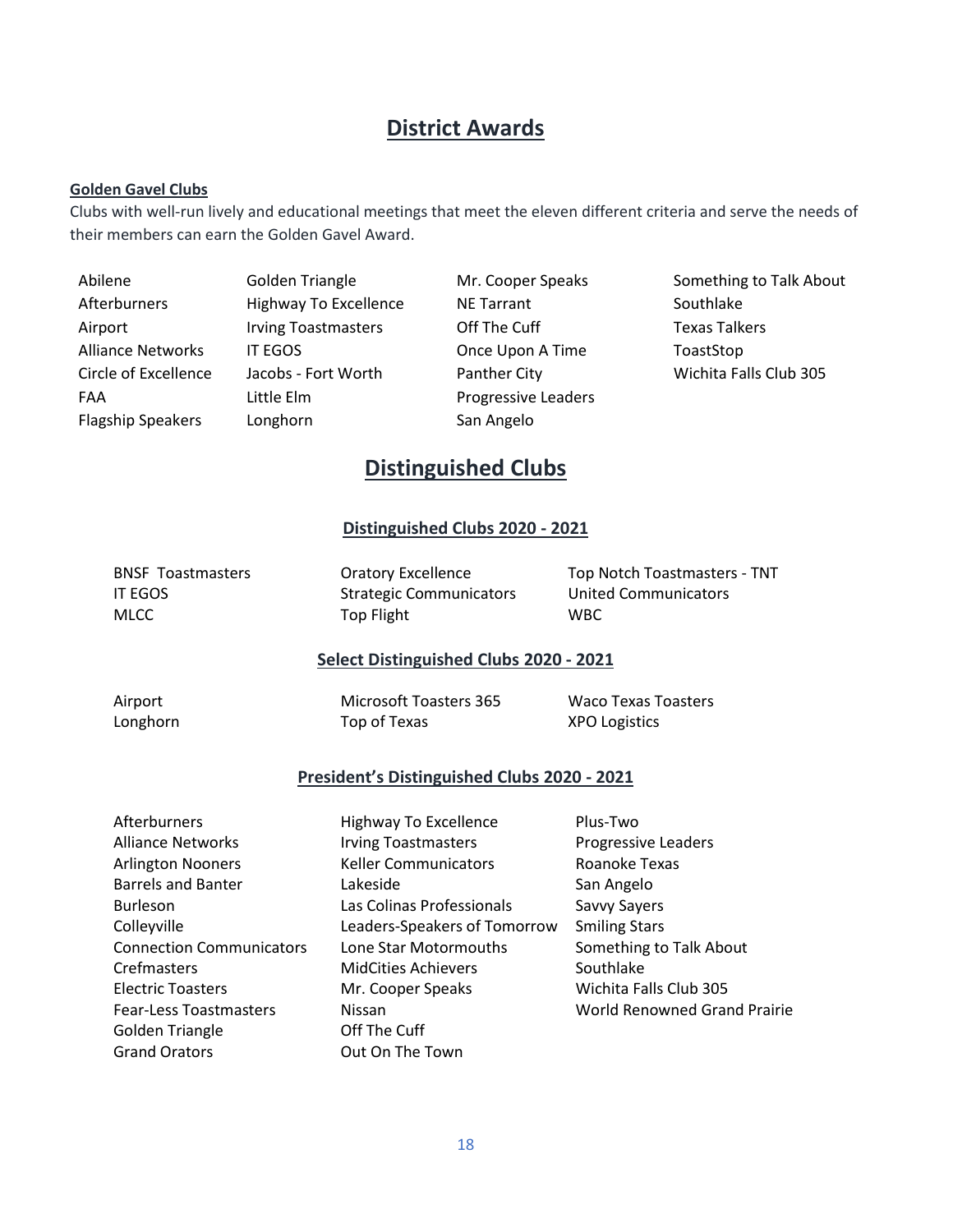### **District Awards**

### **Kaizen Award**

District 25 recognizes clubs that have been **Distinguished or better for 3 years in a row\*.** This is a major accomplishment for a club. District 25 is proud to be able to recognize these clubs for their efforts both over the past year and in previous years.

\*Clubs that are **President's Distinguished 3 years in a row or longer** receive the prestigious **District 25 Director's Quality Award**, which is the highest award a club can receive from the District.

| <b>Club Name</b> | Years | <b>Club Name</b>            | Years |
|------------------|-------|-----------------------------|-------|
| Airport          | 17    | <b>Oratory Excellence</b>   |       |
| <b>Burleson</b>  | ર     | <b>United Communicators</b> | 13    |
| Crefmasters      | 5.    | <b>Waco Texas Toasters</b>  |       |
| Nissan           | a     | <b>WBC Toastmasters</b>     |       |

### **District Director's Quality Award**

The District 25 Director's Quality Award recognizes clubs that are President's Distinguished over a continuous 3-year period. This is the highest-level award a club can receive from the District. The clubs that are able to achieve and maintain this level of excellence prove year after year their commitment to their members and to the organization by signing up new members and nurturing them through the educational program. District 25 is proud to honor these consistently high-achieving clubs.

| <b>Club Name</b>                | Years | <b>Club Name</b>                    | Years |
|---------------------------------|-------|-------------------------------------|-------|
| Afterburners                    | 19    | Mr. Cooper Speaks                   | 8     |
| <b>Alliance Networks</b>        | 9     | Off The Cuff                        |       |
| <b>Arlington Nooners</b>        | 21    | Out On The Town                     | 4     |
| <b>Barrels and Banter</b>       | 5     | Plus-Two                            | 4     |
| <b>Connection Communicators</b> | 3     | Progressive Leaders                 | 6     |
| <b>Electric Toasters</b>        | 4     | Roanoke Texas                       | 9     |
| Golden Triangle                 | 3     | Savvy Sayers                        | 8     |
| Highway To Excellence           | 8     | <b>Smiling Stars</b>                | 4     |
| <b>Irving Toastmasters</b>      |       | Something to Talk About             | 5     |
| <b>Keller Communicators</b>     | 6     | Southlake                           | 14    |
| Lakeside                        | 15    | <b>World Renowned Grand Prairie</b> | 5     |
| <b>MidCities Achievers</b>      | 4     |                                     |       |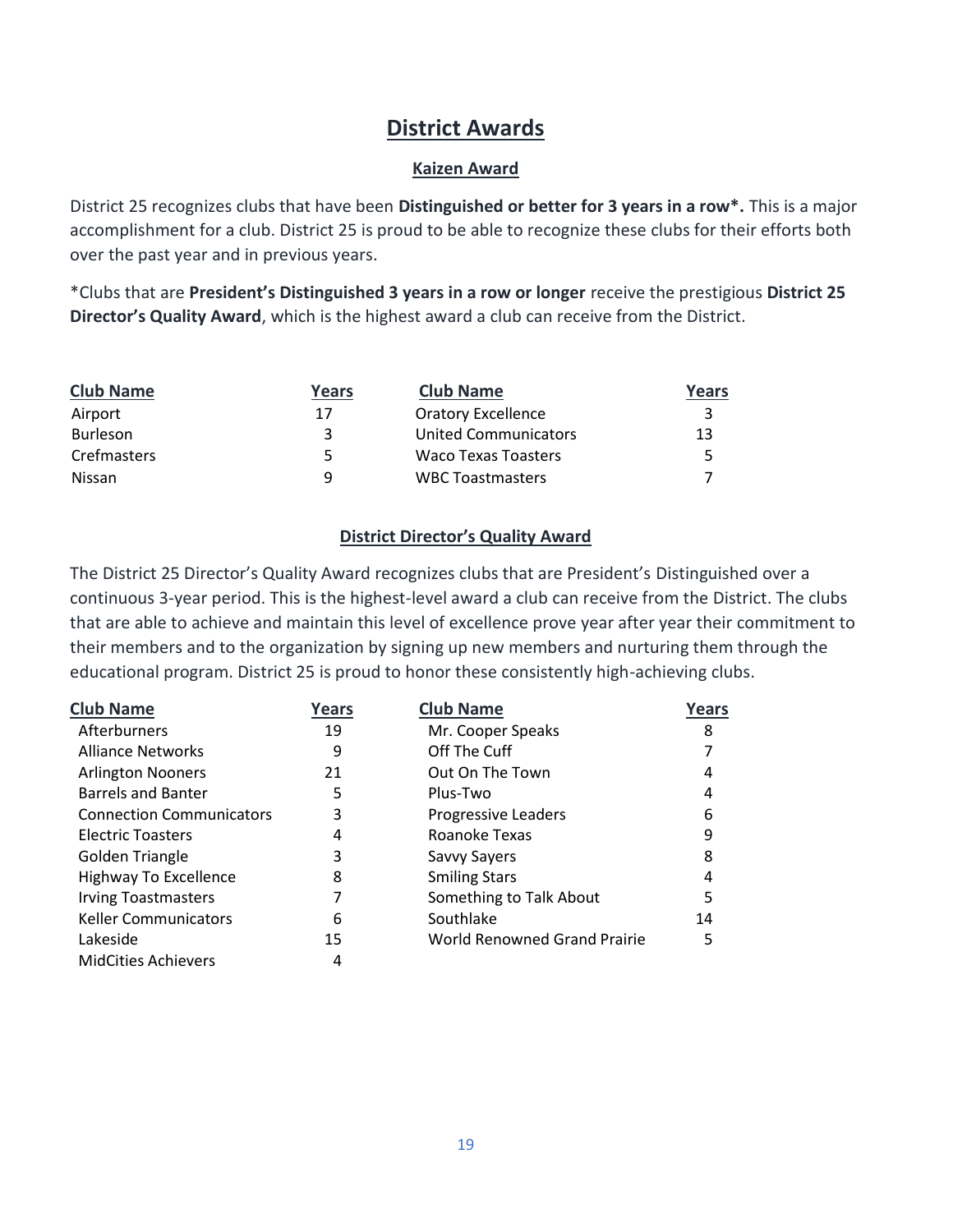### **Distinguished Areas and Divisions**

### **Distinguished Areas 2020-2021**

AREA 11 - Fursey Gotuaco AREA 22 - Marian Hicks AREA 32 - Kris Kendall AREA 34 - Sundra Smith AREA 61 - Faith Louise Cooper AREA 62 - Celeste Castro

### **Select Distinguished Areas 2020-2021**

AREA 31 - Biljana Karamehmedovic AREA 73 - Justin VonBargen AREA 75 - Mahan Nashi

### **Presidents Distinguished Areas 2020-2021**

### AREA 74 - Mary Gano

#### **All 2020-2021 Area Directors**

We celebrate all our Area Directors who pushed our members, clubs, Divisions, and District across the 'Finish Line'.

| Area 11 Fursey Gotuaco         | Area 34 Sundra Smith        |
|--------------------------------|-----------------------------|
| Area 12 Ross Moore             | Area 35 Michael D Levy      |
| Area 13 Chad Boone             | Area 41 Sanya Gupta         |
| Area 14 Bill Smith             | Area 42 Sushma Kanugo       |
| Area 15 Larry Prince           | Area 43 Gary Miller         |
| Area 21 Emilie Derischebourg   | Area 45 John DeLeon         |
| Area 22 Marian Hicks           | Area 51 Brandon Savell      |
| Area 23 Andres Aguilar         | Area 52 Cheryl Spooner      |
| Area 25 Sushil Chaudhary       | Area 53 Kathy Bergs         |
| Area 31 Biljana Karamehmedovic | Area 54 Elaine Brown        |
| Area 32 Kris Kendall           | Area 55 Les Condit          |
| Area 33 Alonda Price           | Area 61 Faith Louise Cooper |
|                                |                             |

ndra Smith **Area 62 Celeste Castro** ichael D Levy **Area 63 Rodrigo Madrigal** nya Gupta  $\overline{a}$  Boone Area 64 Tammy Kasterke shma Kanugo **Area 65 Leslie Murray** ary Miller **Area 72 Saritha Dominic** hn DeLeon **Area 73 Justin VonBargen** andon Savell **Area 74 Mary Gano** eryl Spooner **Area 75 Mahan Nashi**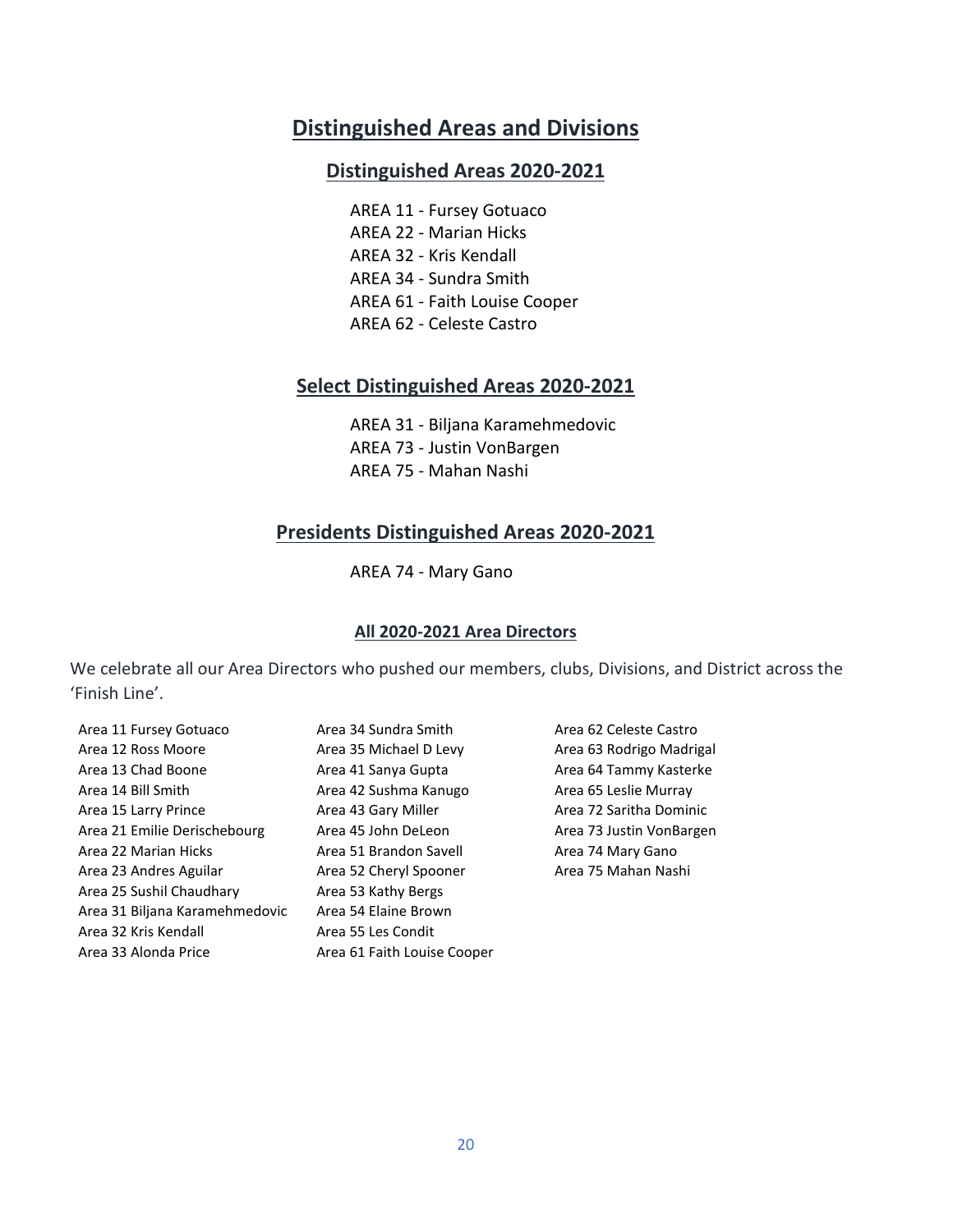### **Special Recognition Awards**

### **District Director's Service Award**

This award honors a District 25 member whose dedication to service, loyalty to the district, and adherence to the Toastmasters Promise provided outstanding leadership, inspiring others to excel.

### **Donna Young, DTM**

Leaders-Speakers of Tomorrow

### **Going the Distance Director's Focus Award**

This award recognizes a member who committed to celebrating opportunities and helping others which resulted in benefits for themselves and their fellow members.

### **Denise McConnell, DTM**

Highway To Excellence, Speaking For Change

### **Area Director of the Year**

This award recognizes an area director whose dedication, commitment and area team significantly contributed to district goal achievements.

### **Sundra Smith, EC5, PM1**

MidCities Achievers

### **Division Director of the Year**

This award recognizes a division director for outstanding performance in membership building and retention, club extension, education/training, leadership and other areas critical to district success.

### **Joyce Trimble, DTM**

Fear-Less Toastmasters, Mr. Cooper Speaks, Once Upon A Time, WBC Toastmasters

### **Toastmaster of the Year**

This award recognizes the Toastmaster whose dedication, commitment and efforts significantly contributed towards achieving the goals and mission of the district and who best exemplifies the values of Toastmasters International: integrity, respect, service and excellence. This honoree exemplifies the true mean of Toastmasters.

### **Fursey Gotuaco, EC5**

Afterburners, Las Colinas Professionals, Off the Cuff, Tip Top Toastmasters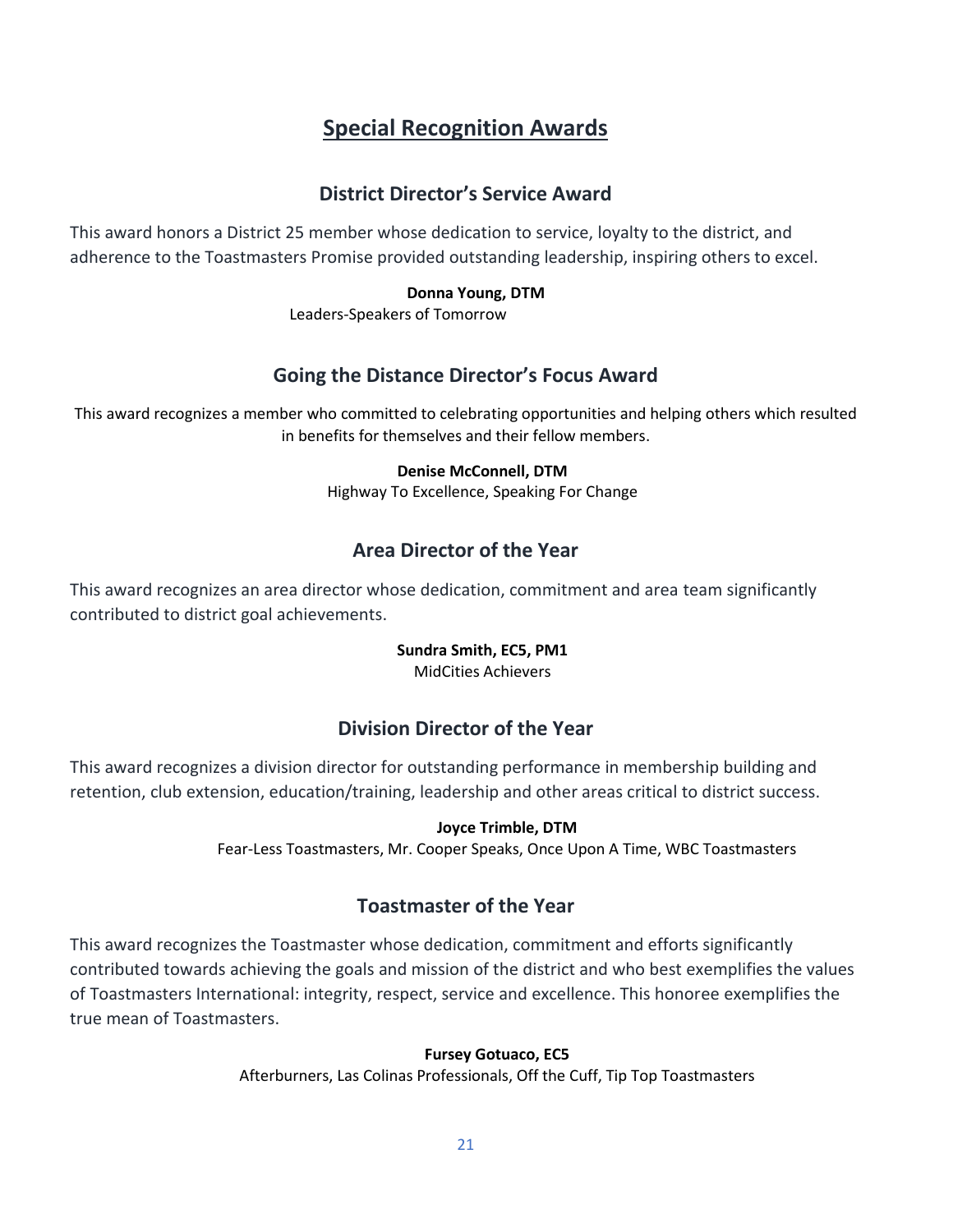### **Thanks to ….**

### **2020-2021 Awards Banquet Committee**

### **Co-Chairs**

### **Donna Young Joyce Trimble**

Elicia Cook

Andi Cook

Michael Carroll

Vanessa Rivera

Mark Novak

Jennifer Stevenson

Lola Stone

Jesse Ford

Matt Arrambidez

Diana Patton

Jamie Pickering

Brandon Fetterman, Graphic Artist Jon Strickland, Fresh Spin Entertainment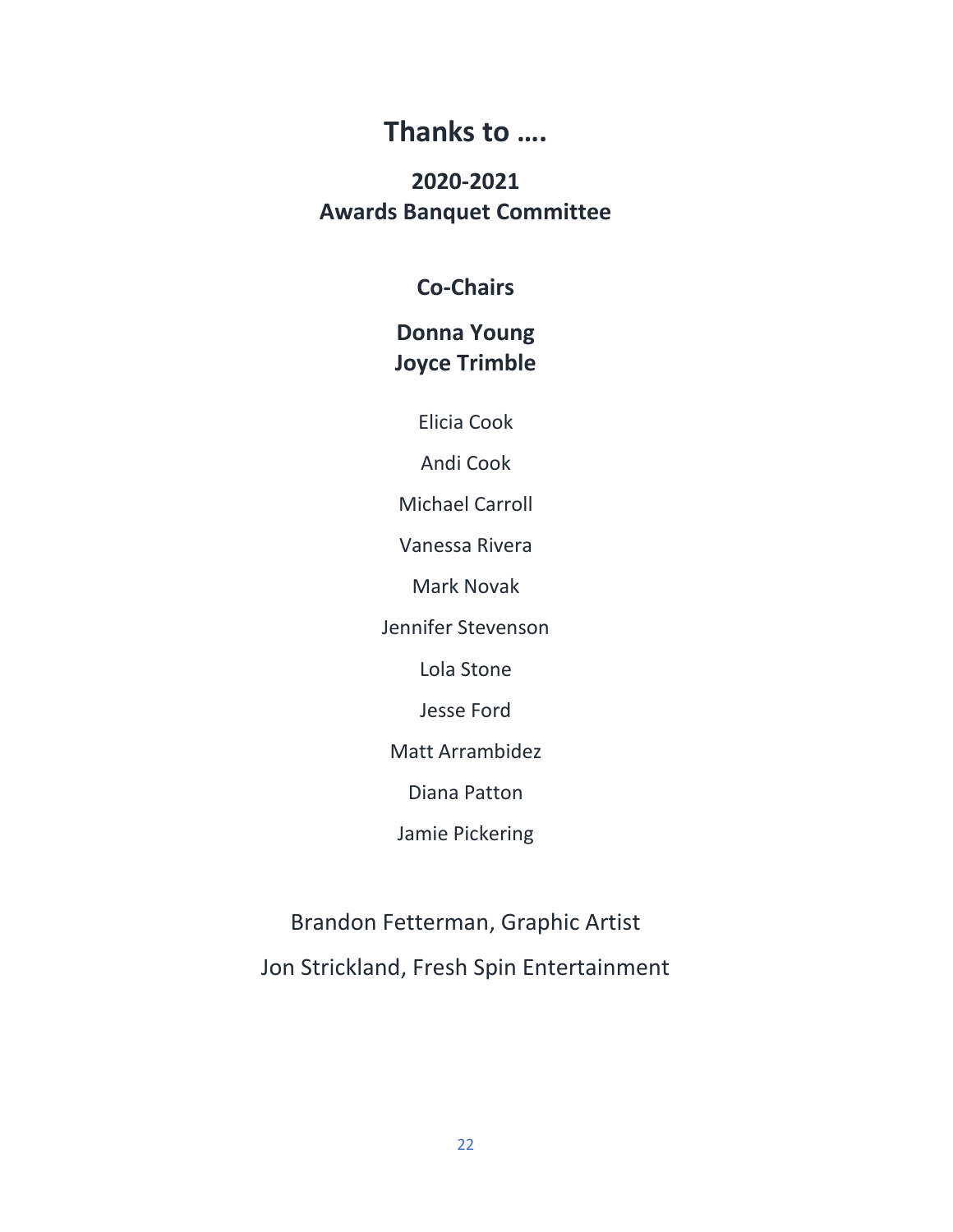### **Congratulatory Messages**



Fly HIGH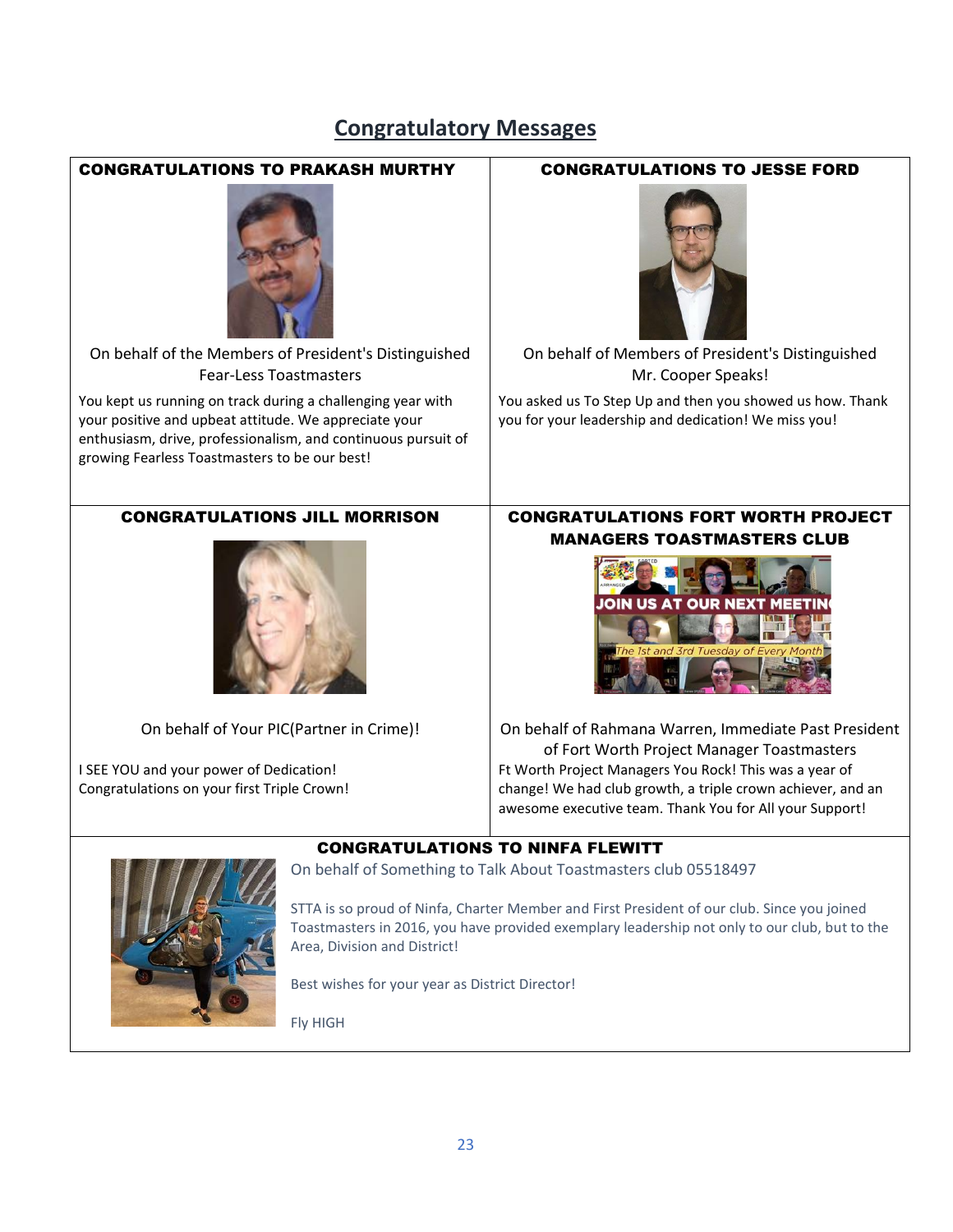### CONGRATULATIONS TO SARAH BEALL CONGRATULATIONS TO MARION HICKS



On behalf of the Arlington Nooners Toastmasters Clubs | On behalf of Ross Moore for WBC Toastmasters.

Congratulations and thank you to Sara Beall, DTM of the Arlington Nooners. We are so proud of you and grateful for your relentless pursuit of excellence. You make us as a Club and as individuals better for being our VP of Education. Please accept this small token of appreciation for your phenomenal leadership

### CONGRATULATIONS TO MICROSOFT TOASTERS 365



**Congratulations! Microsoft Toasters 365** 



Marcheta Gardner, Member - Microsoft Toasters 365 | On behalf of Leaders-Speakers of Tomorrow

Congratulations to Microsoft Toasters 365 - Select Distinguished 2020-2021



You showed what great leaders working together can achieve, Distinguished Toastmasters for our club in 2020-2021.

Now you are going to 'Build Leaders of Tomorrow' as Division B director, 2021-2022!

Thank you for your leadership!

### CONGRATULATIONS TO DAWN PITTS



Toastmasters Thanks for sharing and achieving your dream with the IT Egos & LSOT teams and Area 75!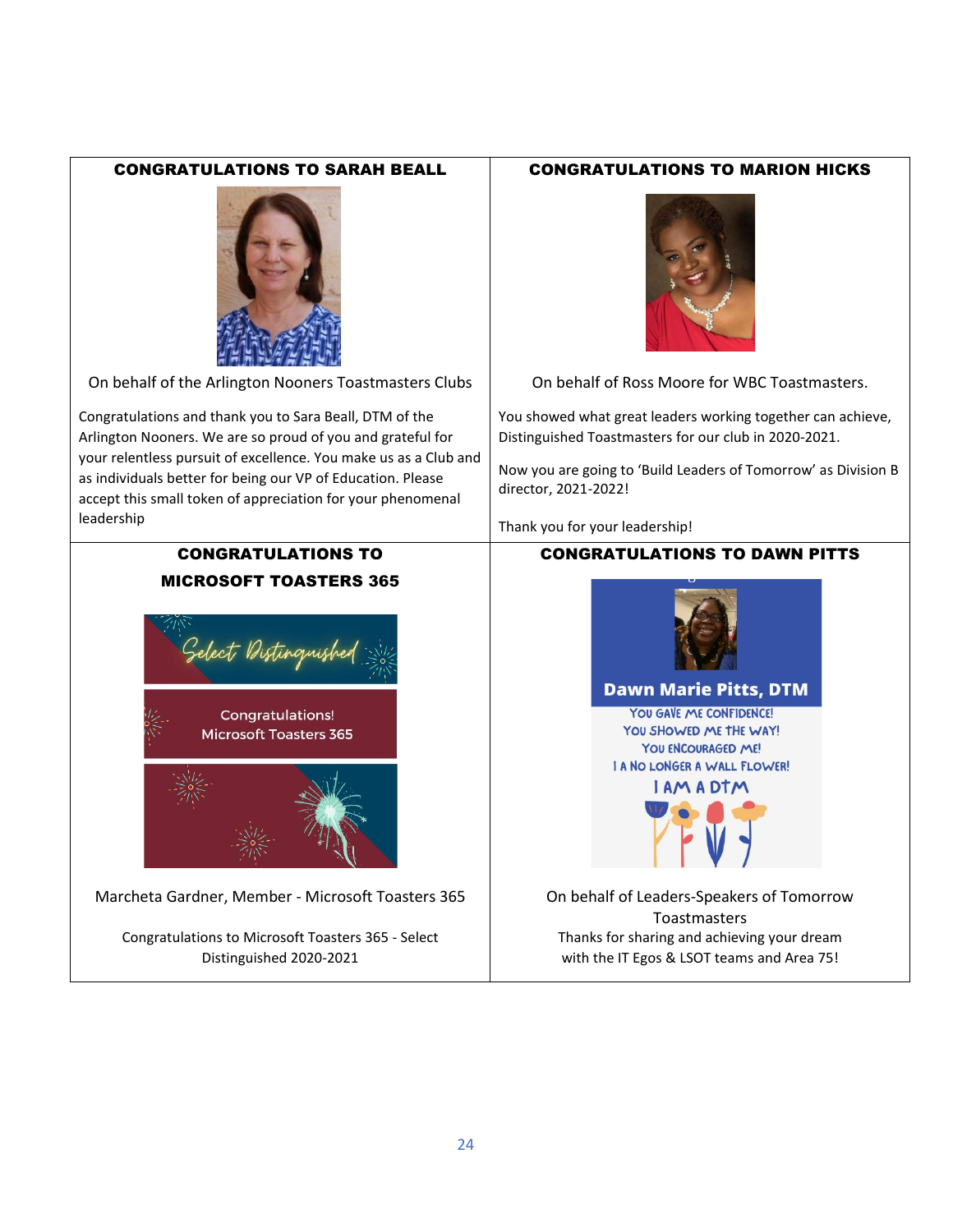### **District 25 Clubs 2020-2021**

AAFCU Flying Toasters **FAA** FAA MS Texas Toast Speaking With Class Executive Leadership **Mr. Cooper Speaks** Speaking For Change

*\*\* - Chartered 2020-2021*

Abilene **Fear-Less Toastmasters** NCTCOG **Strategic Communicators** Strategic Communicators ACH Renaissance **EXALL** Ballas **FHLB Dallas** NE Tarrant NE Tarrant Successful Speakers NE Tarrant Successful Speakers Afterburners **Einesters** First Command **Nissan** Nissan Swesters Airport First Rate North Texas T.E.A.M. Toasters Alliance Networks **Alliance Retworks** Fish Pond **Northwest Tarrant** Northwest Tarrant Talk Blue Allied Electronics Spellbinders Flagship Speakers NST\* NST\* Tarrant County Amon Carter Orators **Flower Mound COM COM COM COM COM COM COM COM COM COM COM COM COM COM COM COM COM COM COM COM COM COM COM COM COM COM COM COM COM COM COM** ARBOR FMC Flow Masters Oh Thank Heaven Texas Talkers Arlington Motormouths Fort Worth Project Management Once Upon A Time Thumbs Up Arlington Nooners **Freddie Mac Voices** Coratory Excellence Coratory Excellence Tip Top ART Talkmasters Golden Triangle Out On The Town Toastmasters Gartner Irving Barrels and Banter **State Accord Controllers** Grace Controllers and Banther City **Panther City** Toastmasters of Instruction Baylor Orators Grand Orators Parkway ToastStop Beach Club **Heart of Texas Bridge Gappers** Plus-Two Plus-Two Top Flight Bell **Excellence** Highway To Excellence **Power Communicators** Top Notch Toastmasters - TNT BNSF Toastmasters **Example 2018** Inner Voice **Construction Construction Pro A.M.** Top of Texas BNSF Expressed Truckin' Irving Toastmasters **Progressive Leaders** Progressive Leaders **Progressive Leaders** Truckin' Burleson **IT EGOS Project Managers & Systems Engineers** United Communicators United Communicators Caliber's Category Killers\* Jacobs - Fort Worth Region 6 Region 6 UNTHSC Can-Do Crew Keller Communicators Reveille VARIDESK Centex Clearly Speaking **Calculation** Lakeside Centex Clearly Speaking Verbal Eyes Circle of Excellence **Las Colinas Communicators** Sabre Classic **Contract Constanting Constanting Constanting Constanting Constanting Constanting Constanting Constanting Constanting Constanting Constanting Constanting Const** City of Denton Employees\* Las Colinas Professionals Safran Serve Denton Vizient Clearly Speaking Leaders-Speakers of Tomorrow San Angelo Waco - Early Birds COFfee Toasters **COFfee Toasters** COFfee Toasters COFfee Toasters COFfee Toasters Area Savvy Sayers COFfee Toasters Waco Texas Toasters Colleyville **Colleyville** Colleyville Colleyville Colleyville Colleyville Colleyville Colleyville Colleyville Colley Colleywille Colleywille Colleywille Colleywille Colleywille Colleywille Colleywille Colleywille Colleywil Connection Communicators Little Elm Sharp Leaders Weatherford Coppell School LM AeroSpeakers Siemens Arlington/Grand Prairie Nells Fargo Dallas/Ft Worth Cowtow **Example 20 Telecom LM Evening** Communications Signet Jewelers Signet Messler School and Messler Westlake Crefmasters **Exercise Star Motormouths** Crefmasters Mestlake Smooth Talkers\* Crefmasters and Mestlake Smooth Talkers\* Denton Longhorn Skymasters Wichita Falls Club 305 DG Samman Mansfield Sunrise Smiling Stars Smiling Stars Smiling Stars Stars Morld Renowned Grand Prairie Do-Gooder Hill **Mercedes-Benz Starspeakers** Something to Talk About **Something to Talk About** WP FTW DTCC - Dallas **Microsoft Toasters 365** Southlake **Southlake XPO Logistics** XPO Logistics Dyess Southlake Saturday MidCities Achievers Southlake Saturday The Southlake Saturday The Southlake Saturday Noung Democrats of Denton\* Electric Toasters **Electric Toasters Accord Contract Mindful Masters** SPEAK UNITED **SPEAK UNITED** 2illow Group Energizers **Energizers** MLCC **MUNICC** Speak Up New Life Excellence in the Speaking Arts TM Mr. Cooper Inspires Speak With Success